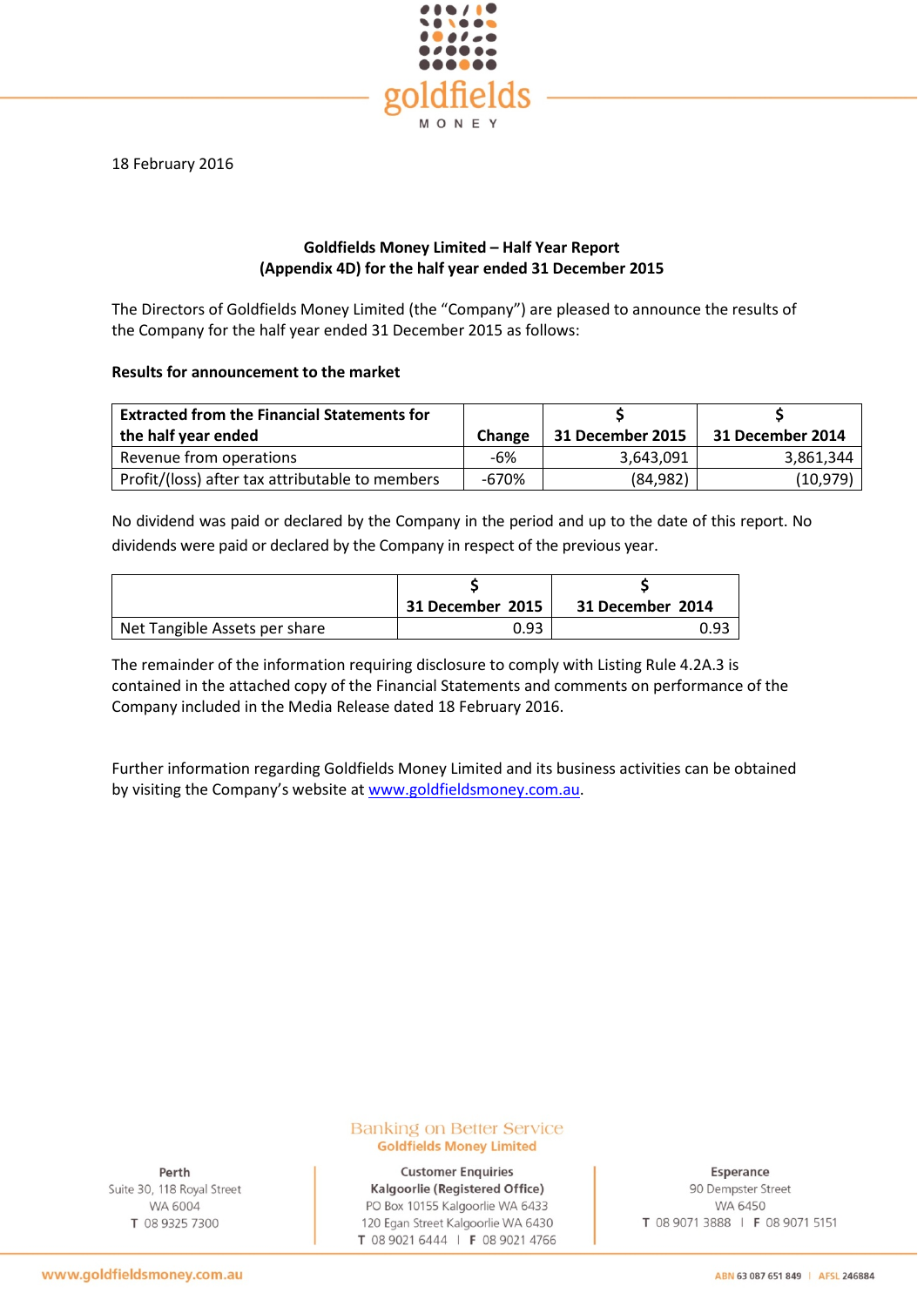# ..... ...... goldfields MONEY

**Goldfields Money Limited ACN 087 651 849**

**Interim Financial Report For the six months ended 31 December 2015**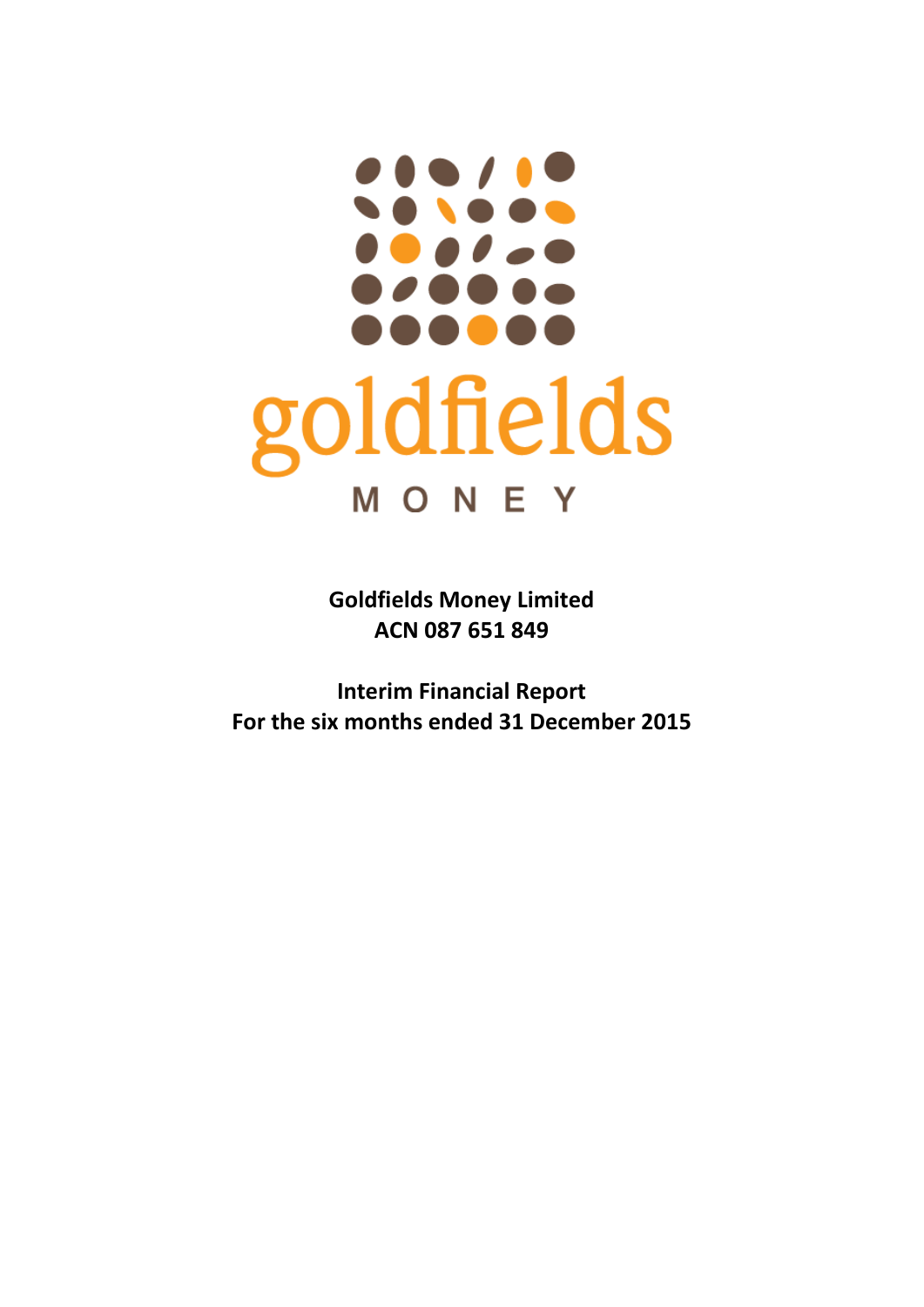# **Corporate Information**

# **ACN:** 087 651 849

## **Directors**

| Mr. Peter Wallace  | (Chairman and Non-executive Director) |
|--------------------|---------------------------------------|
| Mr. Derek La Ferla | (Non-executive Director)              |
| Mr. Peter Hall     | (Non-executive Director)              |
| Mr. James Austin   | (Non-executive Director)              |
| Mr. Robert Bransby | (Non-executive Director)              |

# **Chief Executive Officer**

Mr. Simon Lyons

## **Joint Company Secretaries**

Mr. Michael Verkuylen Mr. Robert Whittingham

## **The registered office and principal place of business of the Company is:**

120 Egan Street KALGOORLIE WA 6430 Phone: 08 9021 6444

## **Share Registry:**

Advanced Share Registry 110 Stirling Hwy Nedlands WA 6009 Tel:(618) 9389 8033 Fax:( 618) 9262 3723

#### **Exchange Listing**

Australian Securities Exchange Limited Exchange Plaza 2 The Esplanade Perth, Western Australia 6000 ASX Code: GMY

# **Auditors:**

RSM Australia Partners 8 St Georges Terrace Perth WA 6000

#### **Website Address:**

[www.goldfieldsmoney.com.au](http://www.goldfieldsmoney.com.au/)

The material in this report has been prepared by Goldfields Money Limited ABN 63 087 651 849 (Goldfields Money or the Company) and is current at the date of this report. It is general background information about Goldfields Money's activities, is given in summary form and does not purport to be complete. It is not intended to be relied upon as advice to investors or potential investors and does not take into account the investment objectives, financial situation or needs of any particular investor. These should be considered with professional advice when deciding if an investment is appropriate.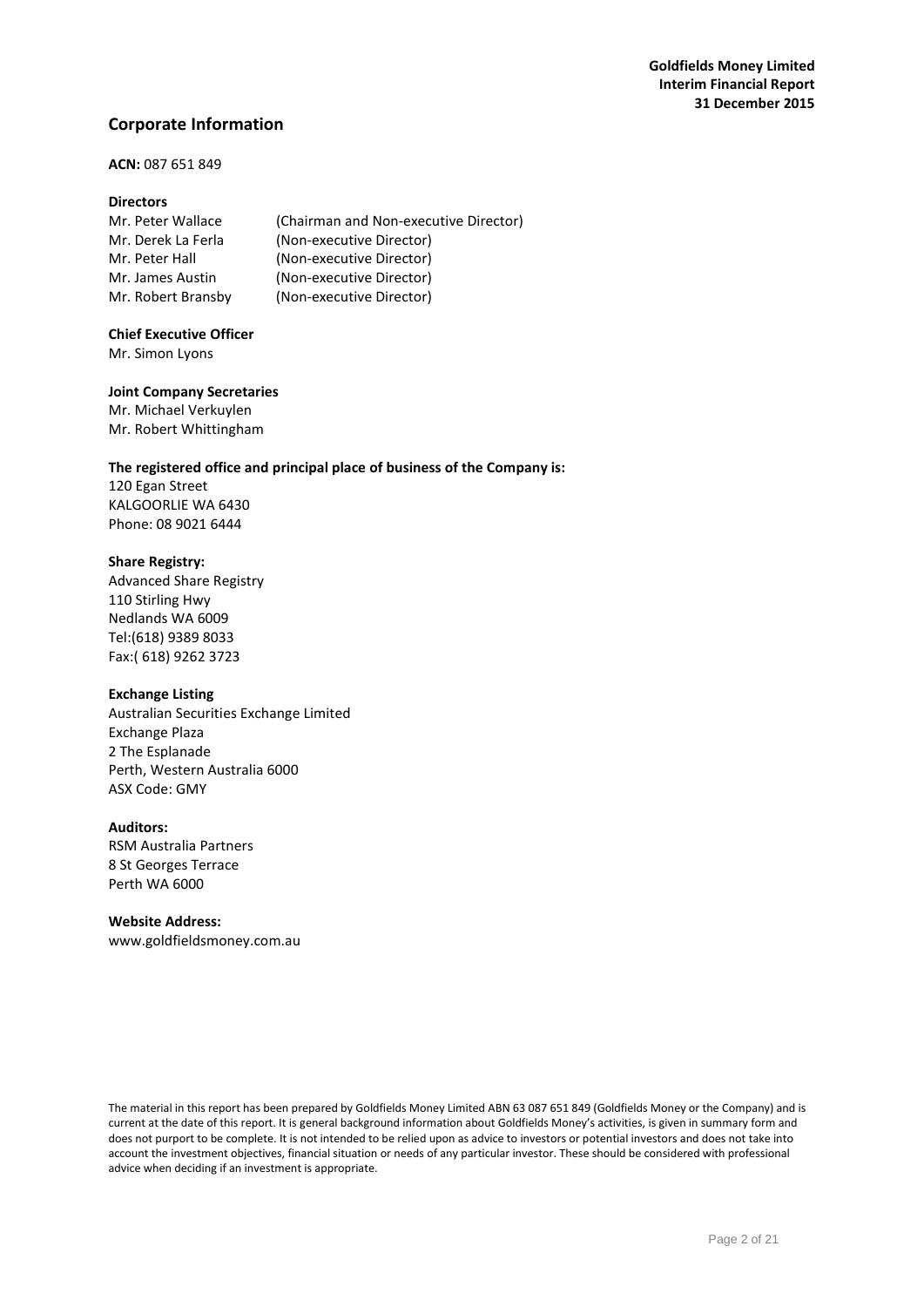# **Goldfields Money Limited Interim Financial Report** 31 December 2015

# **CONTENTS**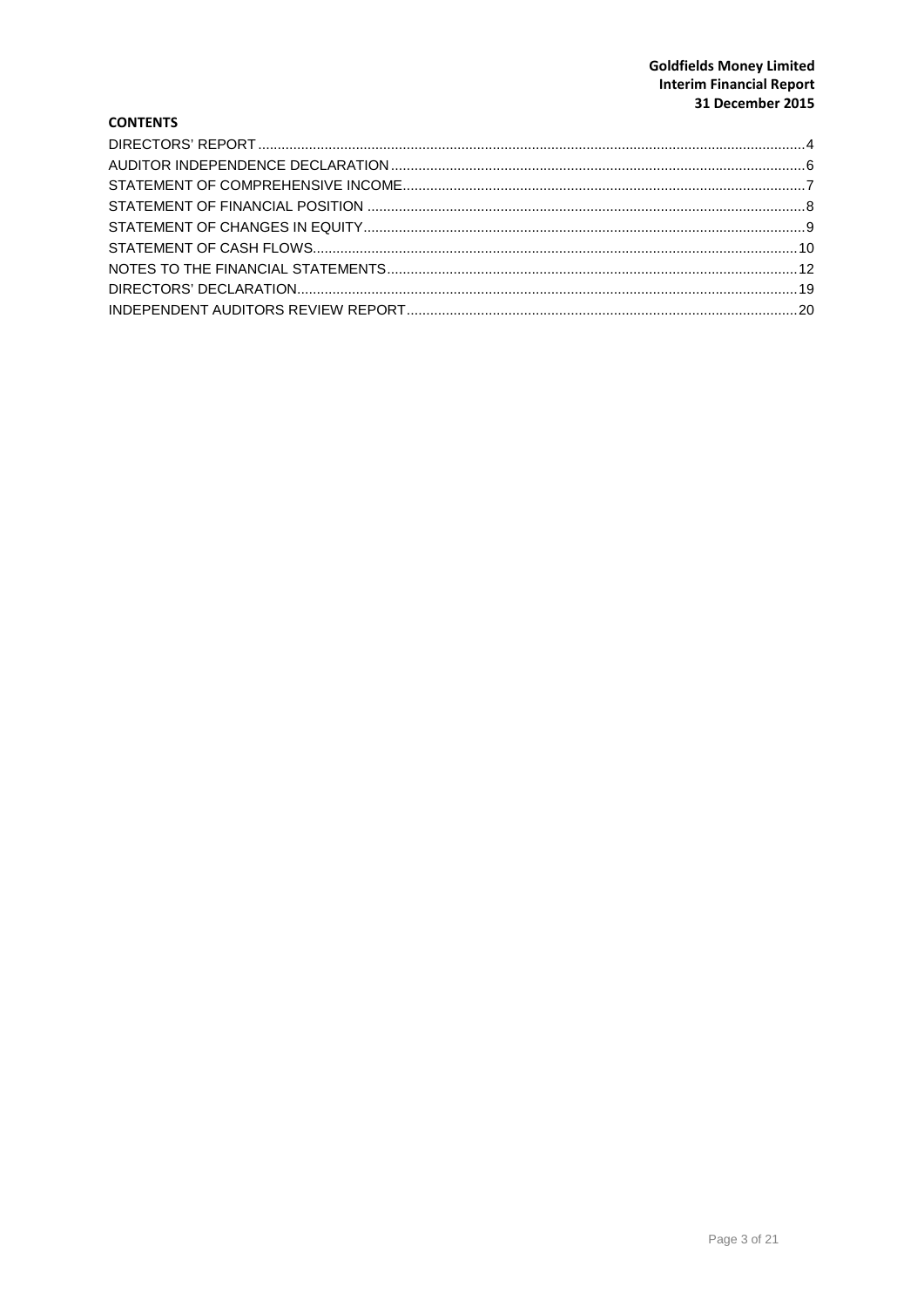# <span id="page-4-0"></span>**DIRECTORS' REPORT**

Your Directors present their report of Goldfields Money Limited (the "Company") for the six months ended 31 December 2015.

#### **DIRECTORS**

The names of the Company's Directors in office during the half-year and until the date of this report are set out below. Directors were in office for the entire period unless otherwise stated.

| Mr. Peter Wallace    | Chairman and Non-executive Director |                            |
|----------------------|-------------------------------------|----------------------------|
| Mr. Derek La Ferla   | Non-executive Director              | Appointed 13 November 2015 |
| Mr. Peter Hall       | Non-executive Director              | Appointed 13 November 2015 |
| Mr. James Austin     | Non-executive Director              |                            |
| Mr. Robert Bransby   | Non-executive Director              |                            |
| Mr. Allan Pendal     | Non-executive Director              | Resigned 13 November 2015  |
| Mr. William McKenzie | Non-executive Director              | Resigned 13 November 2015  |

#### **OPERATING AND FINANCIAL REVIEW**

The first half of FY2016 has been mixed in terms of results and following recent Board and Executive changes marks a new chapter in Goldfields Money's ambitious growth plans. Focus has continued on growing the asset and customer base of the Company.

| <b>Key Metric</b>                        | 31 December 2015 | 30 June 2015     | <b>Movement</b> |
|------------------------------------------|------------------|------------------|-----------------|
| <b>Total assets</b>                      | 160,017,221      | 158,984,195      | 0.6%            |
| Loans                                    | 130,228,965      | 126,040,931      | 3%              |
| Loans held in off balance sheet facility | 22,367,382       | 19,751,001       | 13%             |
| <b>Total loans under management</b>      | 152,596,347      | 145,791,932      | 5%              |
| <b>Deposits</b>                          | 144,536,649      | 143,214,317      | 1%              |
| Ave. Net Interest Margin                 | 1.94%            | 1.87%            | $0.07\%*$       |
| Capital adequacy ratio                   | 18.21%           | 19.20%           | $0.99\%*$       |
|                                          | 31 December 2015 | 31 December 2014 |                 |
| Net statutory (loss)/profit after tax    | (84, 982)        | (10,979)         | x6.7            |

Key operating and financial metrics for the period are as follows:

\*Expressed as absolute change

During the six months ended 31 December 2015, \$13.8m of new loans were originated with a net increase in loans under management of \$6.8m after repayments. This growth has been funded both on-balance sheet and through the off-balance sheet facility. Funding loans via the off-balance sheet facility provides Goldfields Money with the flexibility to manage regulatory capital requirements and continue to increase non-interest fee income.

The off-balance sheet funding facility is provided by an Australian Bank and during the period the facility limit was increased from \$25m up to \$60m, providing sufficient capacity for Goldfields Money's immediate needs.

Net interest income and margin improved slightly over the period. This was largely attributable to a greater reduction in term deposit funding costs as compared to the reduction in lending yields. Net interest revenue for the six months ended 31 December 2015 was \$1,538,279 (2014:\$1,496,354).

The overall quality of the lending portfolio remains strong, with an impairment loss of \$10,957 recognised for the period. Loans greater than 30 days in arrears remains relatively stable, increasing slightly to 0.95% of loans compared to 0.91% at 30 June 2015.

As announced via the ASX during the period, the former Chief Executive Officer's employment was terminated. In accordance with the terms of employment a payment in lieu of \$268,640 including superannuation was made and adversely impacted the results for the six months ended 31 December 2015.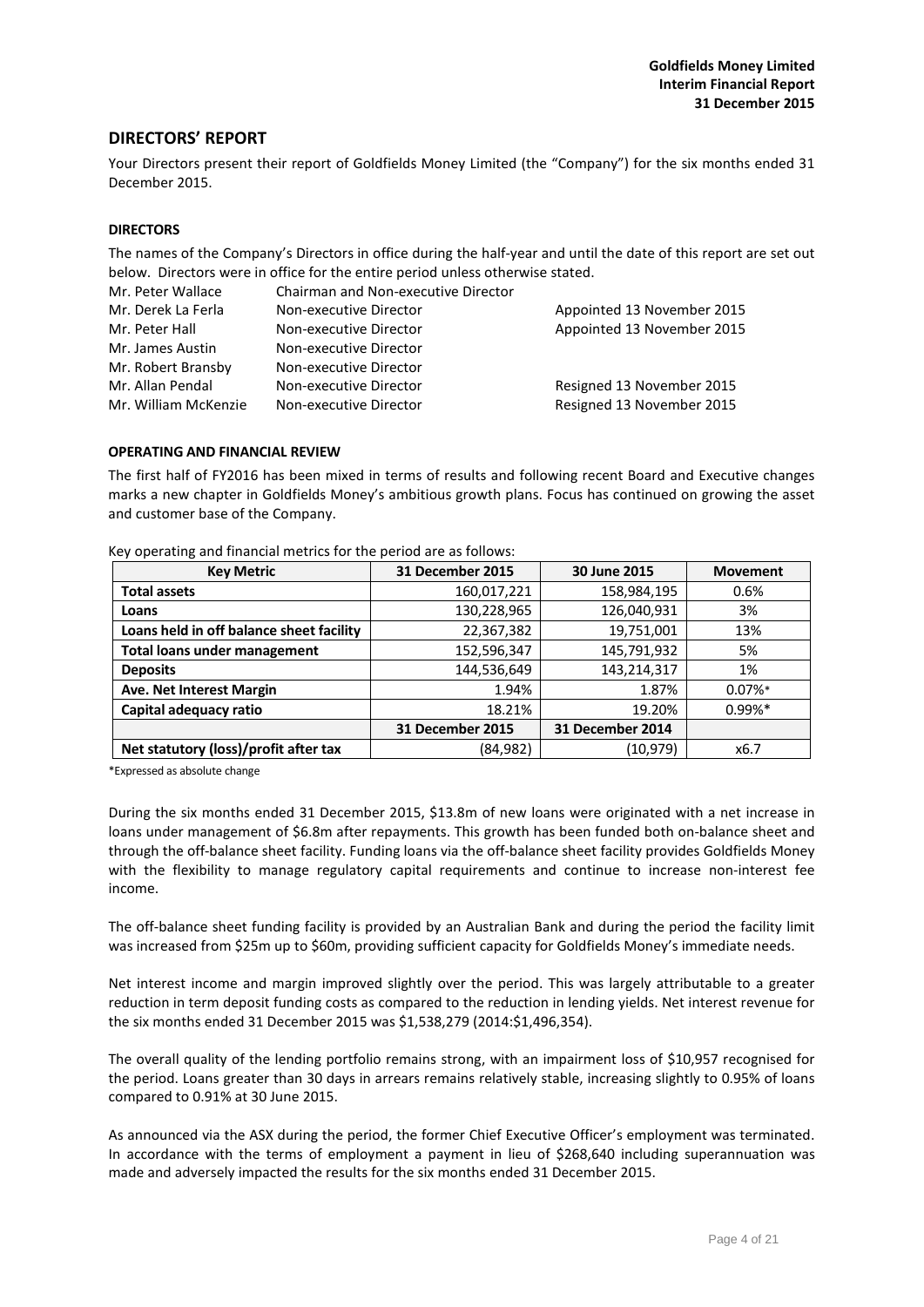# **DIRECTORS' REPORT (Continued)**

As mentioned above, there have been several changes to directors and management including the appointment of Simon Lyons as Chief Executive Officer who commenced on 18 January 2016. In the coming months it is expected further updates on the Company's strategic plans and long term objectives with be disclosed.

Peter Wallace Chairman and Non-executive Director Dated this 18<sup>th</sup> day of February 2016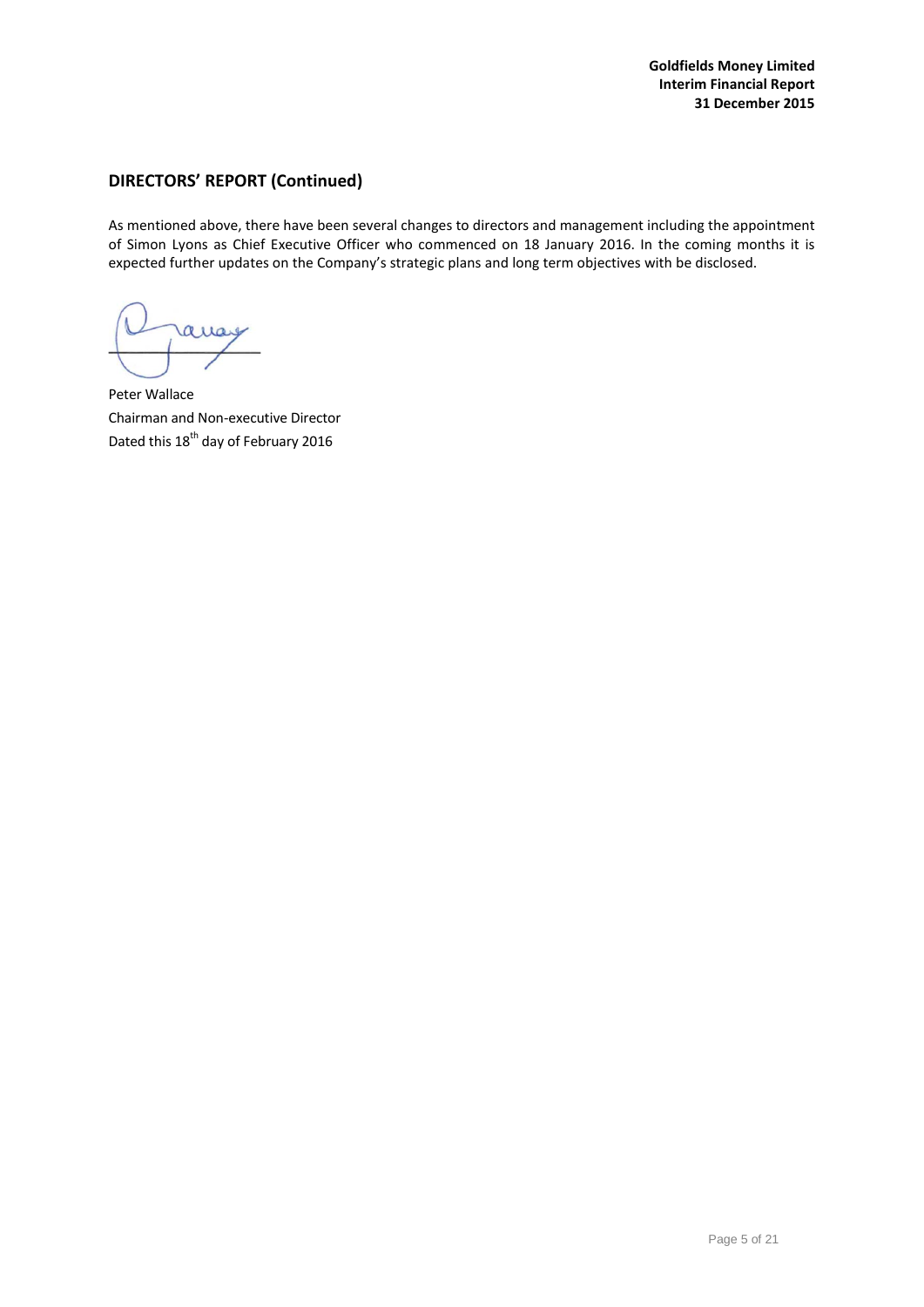

**RSM Australia Partners** 

8 St Georges Terrace Perth WA 6000 GPO Box R1253 Perth WA 6844

> T +61 (0) 8 9261 9100 F +61 (0) 8 9261 9101

> > www.rsm.com.au

# AUDITOR'S INDEPENDENCE DECLARATION

As lead auditor for the review of the financial report of Goldfields Money Limited for the half-year ended 31 December 2015, I declare that, to the best of my knowledge and belief, there have been no contraventions of:

- (i) the auditor independence requirements of the *Corporations Act 2001* in relation to the review; and
- (ii) any applicable code of professional conduct in relation to the review.

# RSM AUSTRALIA PARTNERS



Perth, WA J A KOMNINOS Dated: 18 February 2016 **Partner** 

# **THE POWER OF BEING UNDERSTOOD**  AUDIT | TAX | CONSULTING

RSM Australia Partners is a member of the RSM network and trades as RSM. RSM is the trading name used by the members of the RSM network. Each member of the RSM network is an independent<br>accounting and consulting firm which RSM Australia Partners ABN 36 965 185 036

Liability limited by a scheme approved under Professional Standards Legislation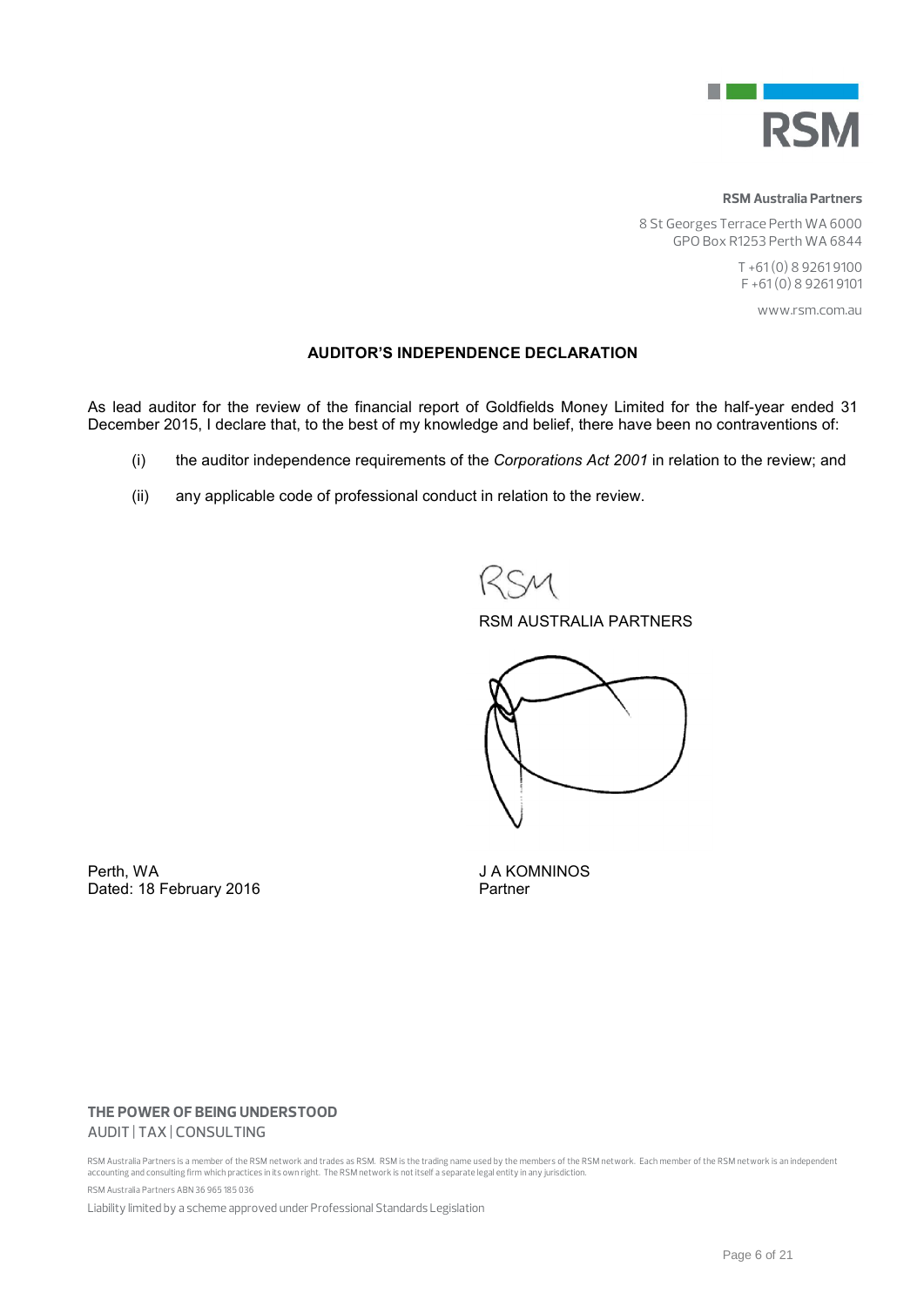# <span id="page-7-0"></span>**STATEMENT OF COMPREHENSIVE INCOME**

# **FOR THE SIX MONTHS ENDED 31 DECEMBER 2015**

|                                                                     | <b>Note</b> |             |               |
|---------------------------------------------------------------------|-------------|-------------|---------------|
|                                                                     |             | 31 Dec 2015 | 31 Dec 2014   |
|                                                                     |             | \$          | \$            |
|                                                                     |             |             |               |
| Interest revenue                                                    | 5           | 3,404,624   | 3,675,681     |
| Interest expense                                                    | 5           | (1,866,345) | (2, 179, 327) |
| Net interest revenue                                                |             | 1,538,279   | 1,496,354     |
| Non-interest revenue                                                | 6           | 238,467     | 185,663       |
| Impairment (loss) on loans and advances                             |             | (10, 957)   | (10,000)      |
| Other expenses                                                      | 7           | (1,928,494) | (1,740,040)   |
|                                                                     |             |             |               |
| (Loss) before income tax                                            |             | (162, 705)  | (68, 023)     |
| Income tax (expense)/benefit                                        | 8           | 77,723      | 57,044        |
| (Loss) for the period from continuing operations                    |             | (84, 982)   | (10, 979)     |
| Other comprehensive income                                          |             |             |               |
| Items that will not be reclassified subsequently to profit and loss |             |             |               |
| Total comprehensive income for the period                           |             | (84, 982)   | (10, 979)     |
| Basic earnings per share                                            | 18          | (0.005)     | (0.0007)      |

Diluted earnings per share 18 (0.005) (0.0007)

The accompanying notes form part of these financial statements.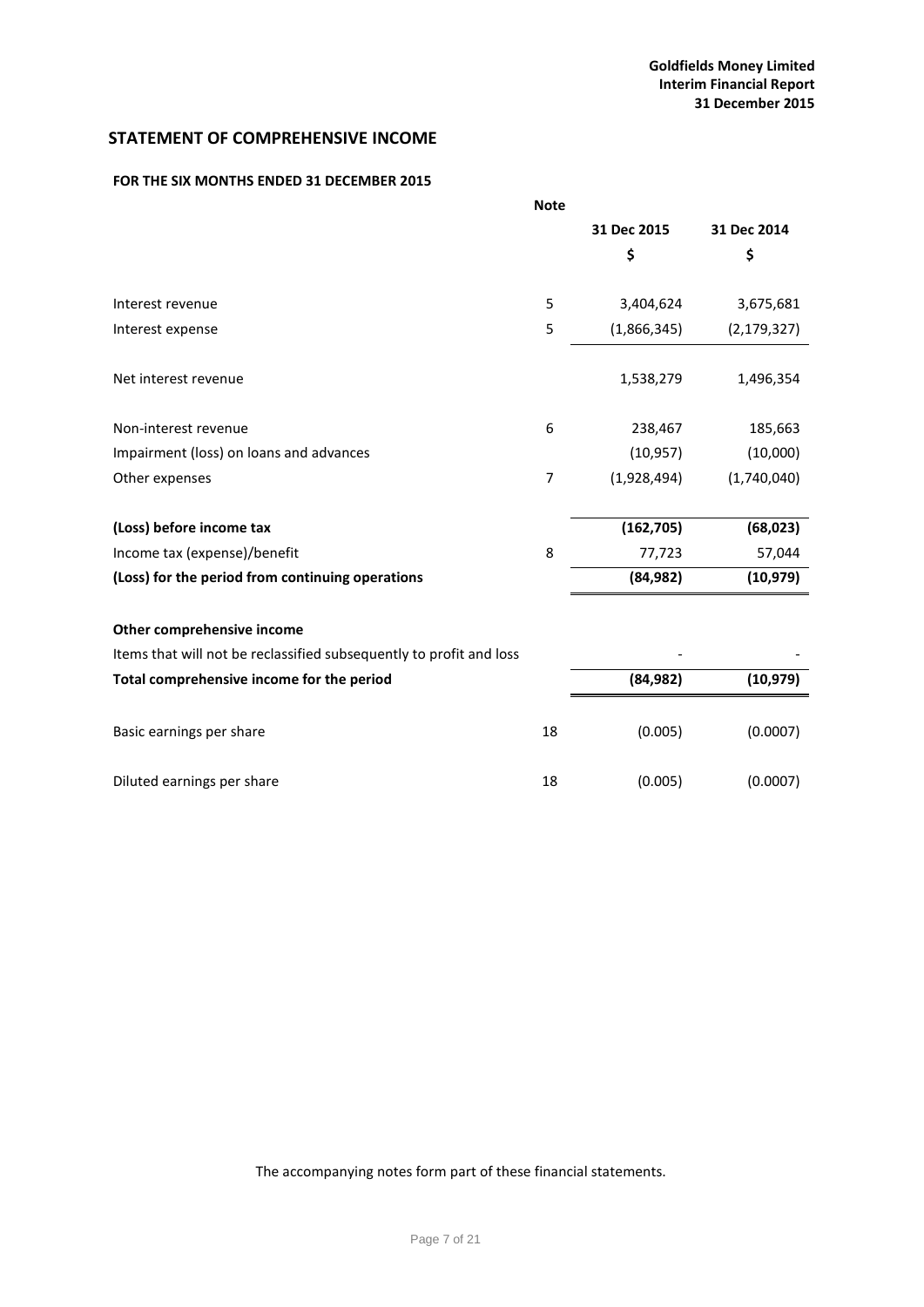# <span id="page-8-0"></span>**STATEMENT OF FINANCIAL POSITION**

# **AS AT 31 DECEMBER 2015**

.

|                                                   | <b>Note</b> | 31 Dec 2015   | 30 Jun 2015   |
|---------------------------------------------------|-------------|---------------|---------------|
|                                                   |             | \$            | \$            |
| <b>ASSETS</b>                                     |             |               |               |
| Cash and cash equivalents                         | 9           | 2,256,027     | 2,170,697     |
| Due from other financial institutions             |             | 16,462,775    | 21,951,890    |
| Loans and advances                                | 11          | 130,228,965   | 126,040,931   |
| Other financial assets                            | 10          | 9,209,692     | 7,197,112     |
| Other assets                                      |             | 529,469       | 332,408       |
| Current tax asset                                 |             | 33,067        | 58,903        |
| Property, plant and equipment                     |             | 663,472       | 691,044       |
| Intangible assets                                 |             | 224,203       | 181,986       |
| Deferred tax assets                               |             | 409,551       | 359,224       |
| <b>TOTAL ASSETS</b>                               |             | 160,017,221   | 158,984,195   |
| <b>LIABILITIES</b>                                |             |               |               |
| Deposits                                          |             | 144,536,649   | 143,214,317   |
| Creditors and other payables                      |             | 295,741       | 463,902       |
| Provisions                                        |             | 224,495       | 233,262       |
| Deferred tax liabilities                          |             | 164,960       | 166,939       |
| <b>TOTAL LIABILITIES</b>                          |             | 145,221,845   | 144,078,420   |
| <b>NET ASSETS</b>                                 |             | 14,795,376    | 14,905,775    |
| <b>EQUITY ATTRIBUTABLE TO EQUITY HOLDERS</b>      |             |               |               |
| <b>Contributed equity</b>                         |             |               |               |
| Issued capital                                    |             | 12,955,824    | 12,955,824    |
| Other contributed equity                          |             | 1,830,600     | 1,830,600     |
| Equity raising costs                              |             | (1, 185, 019) | (1, 159, 602) |
| <b>Total contributed equity</b>                   |             | 13,601,405    | 13,626,822    |
| Property, plant and equipment revaluation reserve |             | 190,549       | 190,549       |
| General reserve for credit losses                 |             | 319,551       | 319,551       |
| Retained earnings                                 |             | 683,871       | 768,853       |
|                                                   |             | 14,795,376    | 14,905,775    |

The accompanying notes form part of these financial statements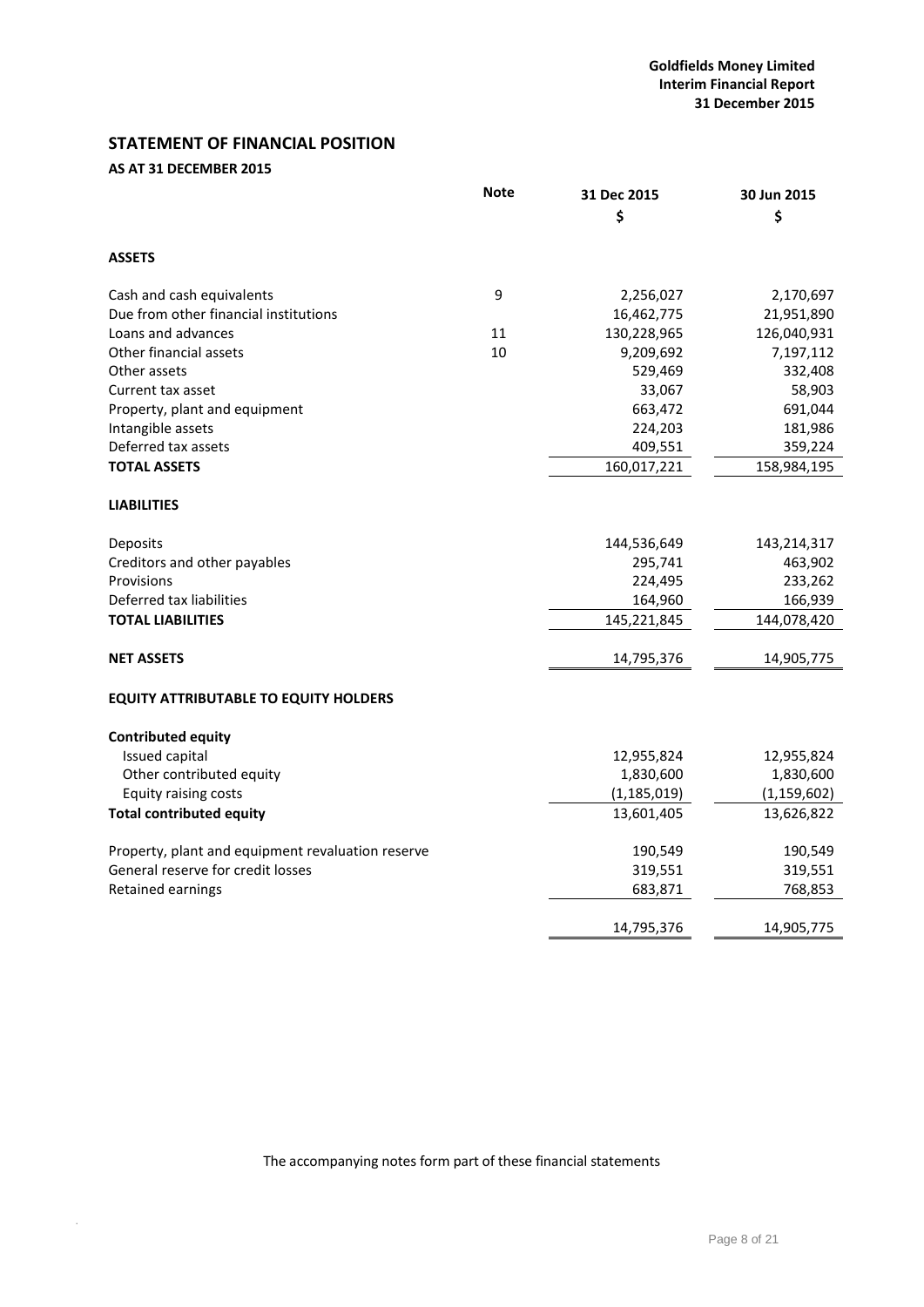# **STATEMENT OF CHANGES IN EQUITY**

<span id="page-9-0"></span>

| FOR THE SIX MONTHS ENDED 31 DECEMBER 2015                               |                          |                                       |                                   |                                                               |                                         |                             |                     |
|-------------------------------------------------------------------------|--------------------------|---------------------------------------|-----------------------------------|---------------------------------------------------------------|-----------------------------------------|-----------------------------|---------------------|
| <b>Attributable to equity holders</b>                                   | <b>Issued</b><br>capital | <b>Other</b><br>contributed<br>equity | <b>Equity</b><br>raising<br>costs | Property,<br>plant and<br>equipment<br>revaluation<br>reserve | General<br>reserve for<br>credit losses | <b>Retained</b><br>earnings | <b>Total equity</b> |
|                                                                         | \$                       | \$.                                   | \$                                | \$                                                            | \$                                      | \$                          | \$                  |
| Balance at 1 July 2014                                                  | 12,955,824               | 1,830,600                             | (1,088,366)                       | 190,549                                                       | 281,132                                 | 667,322                     | 14,837,061          |
| Loss for the period<br>Other comprehensive income                       |                          |                                       |                                   |                                                               |                                         | (10, 979)                   | (10, 979)           |
| <b>Total comprehensive income</b>                                       |                          | $\overline{\phantom{a}}$              |                                   |                                                               |                                         | (10, 979)                   | (10, 979)           |
| Equity raising costs - reversal of deferred tax                         |                          | $\overline{\phantom{a}}$              | (35, 617)                         |                                                               |                                         |                             | (35, 617)           |
| Transfer from/to general reserve/general reserve<br>for credit losses   |                          |                                       |                                   | $\overline{\phantom{a}}$                                      | 38,419                                  | (38, 419)                   |                     |
| <b>Balance at 31 December 2014</b>                                      | 12,955,824               | 1,830,600                             | (1, 123, 983)                     | 190,549                                                       | 319,551                                 | 617,924                     | 14,790,465          |
| Balance at 1 July 2015                                                  | 12,955,824               | 1,830,600                             | (1, 159, 602)                     | 190,549                                                       | 319,551                                 | 768,853                     | 14,905,775          |
| Loss for the period                                                     |                          |                                       |                                   |                                                               |                                         | (84, 982)                   | (84, 982)           |
| Other comprehensive income                                              |                          |                                       |                                   |                                                               |                                         |                             |                     |
| <b>Total comprehensive income</b>                                       |                          | $\overline{\phantom{a}}$              |                                   |                                                               |                                         | (84, 982)                   | (84, 982)           |
| Equity raising costs - reversal of deferred tax                         |                          | $\qquad \qquad -$                     | (25, 417)                         |                                                               |                                         |                             | (25, 417)           |
| Transfer from/to retained earnings/general<br>reserve for credit losses |                          |                                       |                                   |                                                               |                                         |                             |                     |
| <b>Balance at 31 December 2015</b>                                      | 12,955,824               | 1,830,600                             | (1, 185, 019)                     | 190,549                                                       | 319,551                                 | 683,871                     | 14,795,376          |

The accompanying notes form part of these financial statements.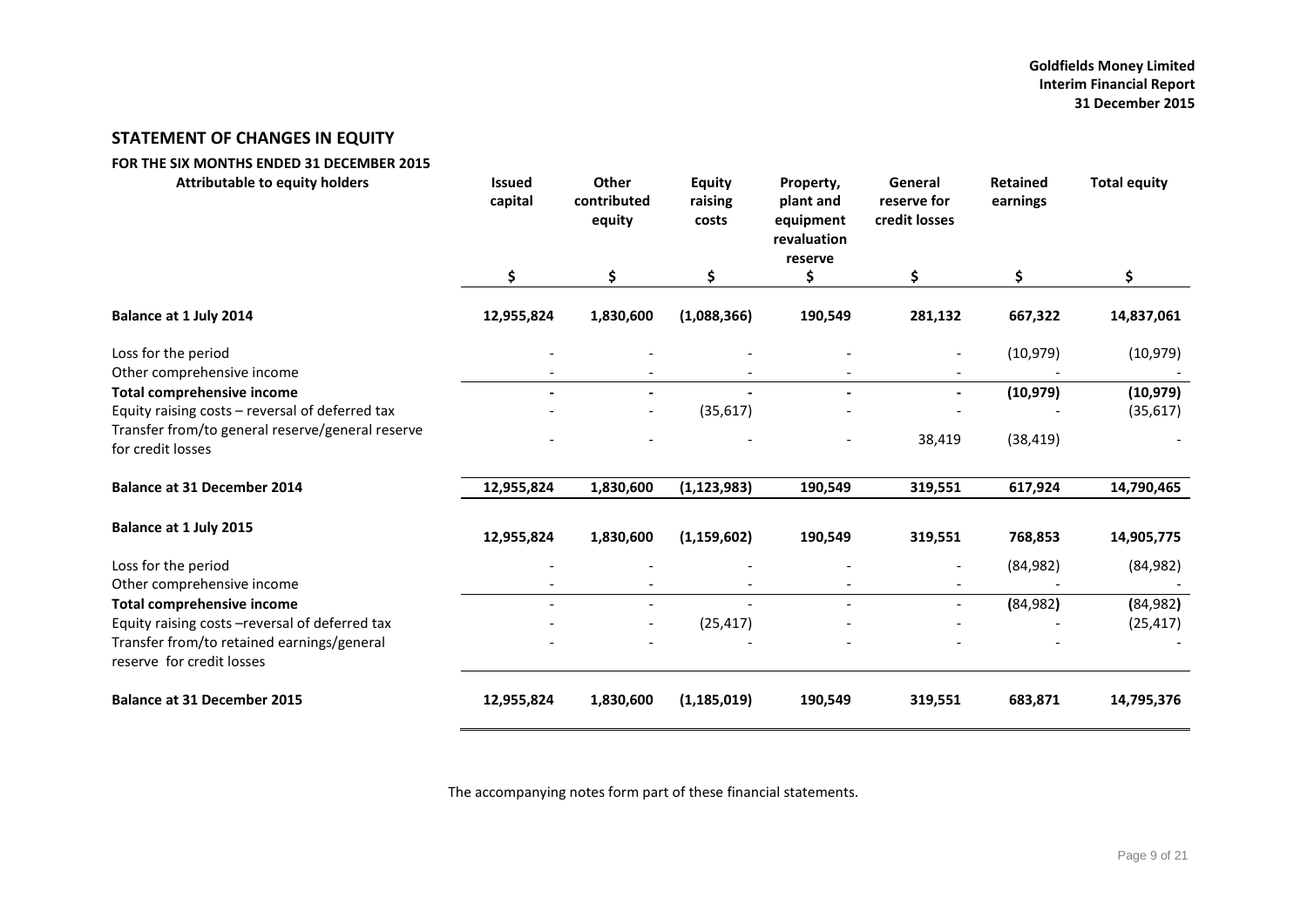# <span id="page-10-0"></span>**STATEMENT OF CASH FLOWS**

# **FOR THE SIX MONTHS ENDED 31 DECEMBER 2015**

|                                                         | <b>Note</b> | 31 Dec 2015   | 31 Dec 2014    |
|---------------------------------------------------------|-------------|---------------|----------------|
|                                                         |             | \$            | \$             |
| <b>CASH FLOWS FROM OPERATING ACTIVITIES</b>             |             |               |                |
| Interest received                                       |             | 3,547,150     | 3,692,667      |
| Fees and commissions received                           |             | 221,829       | 171,039        |
| Dividends received                                      |             | 11,830        | 11,830         |
| Other income                                            |             | 4,808         | 2,794          |
| Interest and other costs of finance costs paid          |             | (2,089,752)   | (1,849,968)    |
| Payments to suppliers and employees                     |             | (2,039,725)   | (1,501,166)    |
| Income tax (paid)/ refunded                             |             | 25,836        | 128,068        |
| Net cash (used in)/provided by operating activities     |             | (318, 024)    | 655,264        |
| <b>CASH FLOWS FROM INVESTING ACTIVITIES</b>             |             |               |                |
| Net increase in loans, advances and other receivables   |             | (4,500,125)   | (10,020,369)   |
| Net receipts/(payments) for investments                 |             | 3,450,087     | (3,533,972)    |
| Payments for property, plant and equipment              |             | (13, 492)     | (9,904)        |
| Payments for intangible assets                          |             | (77, 896)     | (21, 419)      |
| Net cash (used in) investing activities                 |             | (1, 141, 426) | (13, 585, 664) |
| <b>CASH FLOWS FROM FINANCING ACTIVITIES</b>             |             |               |                |
| Net increase in deposits and other borrowings           |             | 1,544,780     | 14,338,393     |
| Net cash provided by financing activities               |             | 1,544,780     | 14,338,393     |
| Net increase in cash held                               |             | 85,330        | 1,407,993      |
| Cash and cash equivalents at beginning of the<br>period |             | 2,170,697     | 454,425        |
|                                                         |             |               |                |
| Cash and cash equivalents at the end of the period      | 9           | 2,256,027     | 1,862,418      |

The accompanying notes form part of these financial statements.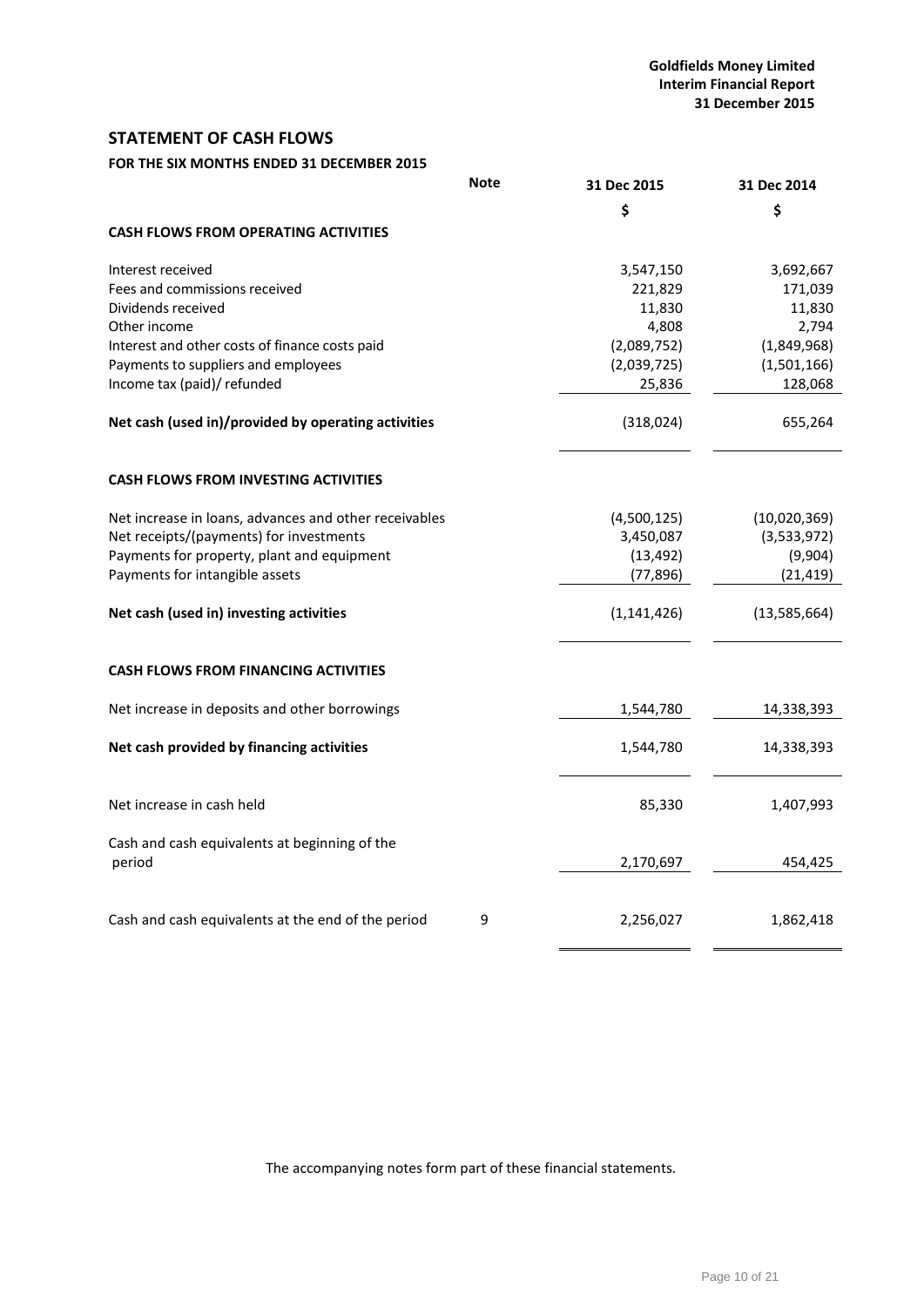## **1. CORPORATE INFORMATION**

The interim financial statements of the Company for the six months ended 31 December 2015 were authorised for issue in accordance with a resolution of the directors on 18 February 2016.

Goldfields Money Limited is a limited company incorporated and domiciled in Australia whose shares are publically traded. The principal activities of the company are the provision of financial products and services.

## **2. BASIS OF PREPARATION AND CHANGES TO THE COMPANY'S ACCOUNTING**

The interim financial statements for the six months ended 31 December 2015 have been prepared in accordance with AASB 134 Interim Financial Reporting.

The interim financial statements do not include all the information and disclosures required in the annual financial statements, and should be read in conjunction with the Company's annual financial statements as at 30 June 2015.

## **3. CRITICAL ACCOUNTING ESTIMATES AND SIGNIFICANT JUDGEMENTS**

The preparation of the financial report in conformity with Australian Accounting Standards requires the use of certain critical accounting estimates. It also requires management to exercise judgement in the process of applying the accounting policies. In preparing this half-year financial report, the significant judgements made by management in applying the Company's accounting policies and key sources of estimation uncertainty were the same as those that applied to the annual financial report for the year ended 30 June 2015.

Estimates and judgements are continually evaluated and are based on historical experience and other factors, including reasonable expectations of future events.

Management believes the estimates used in preparing the financial report are reasonable. Actual results in the future may differ from those reported and therefore it is reasonably possible, on the basis of existing knowledge, that outcomes within the next financial year that are different from our assumptions and estimates could require an adjustment to the carrying amounts of the assets and liabilities reported.

## **4. CHANGES IN ACCOUNTING POLICY, ACCOUNTING STANDARDS AND INTERPRETATIONS**

The same accounting policies and methods of computation have been followed in this interim financial report as were applied in the most recent annual financial statements. The Company has considered the implications of new and amended Accounting Standards but determined that their application to the financial statements is either not relevant or not material.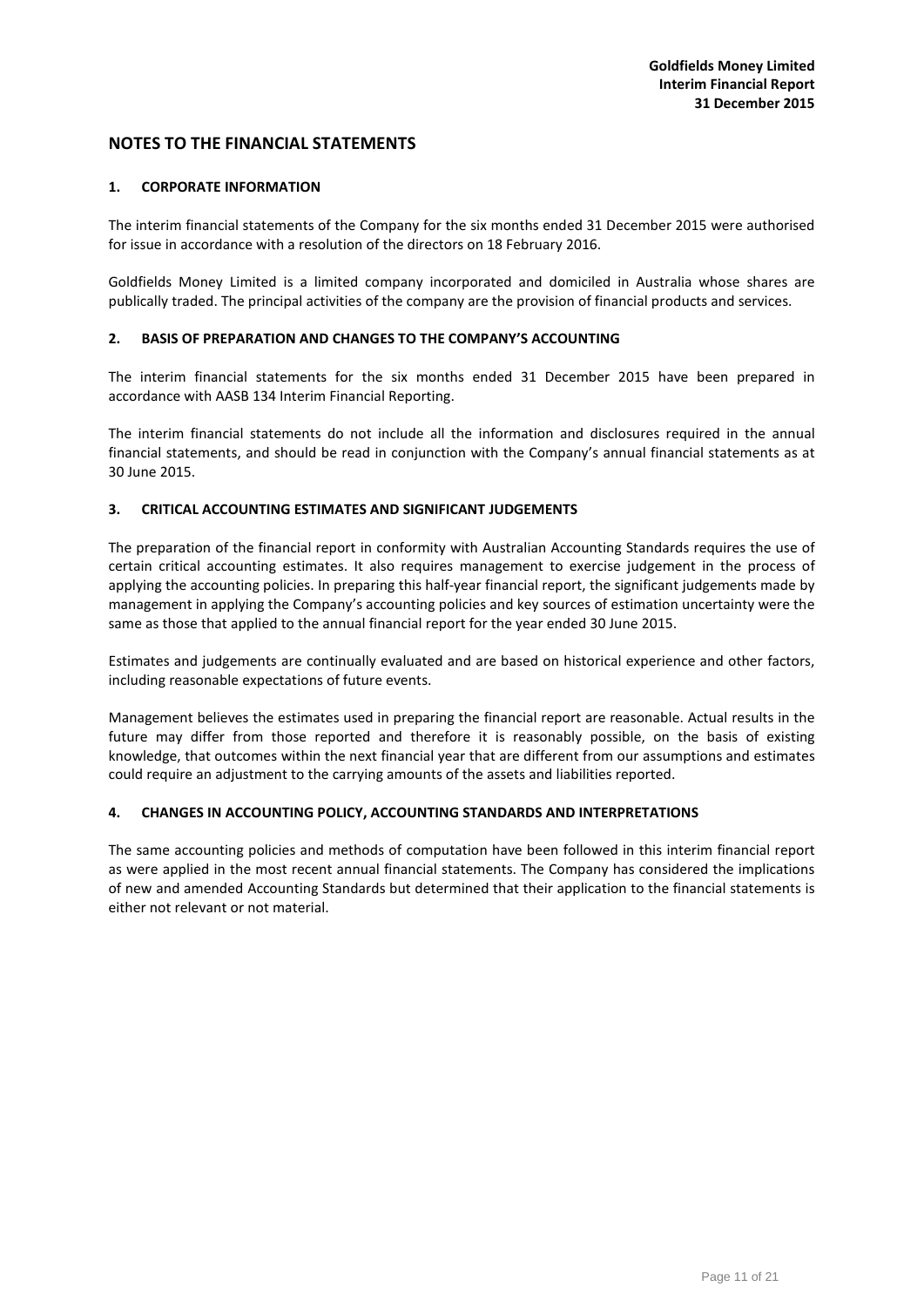<span id="page-12-0"></span>

| 5. | <b>INTEREST REVENUE AND INTEREST EXPENSE</b> | 31 Dec<br>2015 | 31 Dec<br>2014 |
|----|----------------------------------------------|----------------|----------------|
|    |                                              | \$             | \$             |
|    | <b>INTEREST REVENUE</b>                      |                |                |
|    | Loans and advances                           | 3,038,315      | 3,199,509      |
|    | Deposits with other institutions             | 366,309        | 476,172        |
|    |                                              | 3,404,624      | 3,675,681      |
|    | <b>INTEREST EXPENSE</b>                      |                |                |
|    | Interest on deposits                         | 1,866,345      | 2,179,327      |
| 6. | <b>NON-INTEREST REVENUE AND INCOME</b>       |                |                |
|    | Lending fees                                 | 22,187         | 19,528         |
|    | Commissions and other fees                   | 199,642        | 151,511        |
|    | Dividends received                           | 11,830         | 11,830         |
|    | Bad debts recovered                          | 134            | 100            |
|    | Other                                        | 4,674          | 2,694          |
|    |                                              | 238,467        | 185,663        |
|    |                                              |                |                |
| 7. | <b>OTHER EXPENSES</b><br>Staff related costs |                |                |
|    | Salaries and wages (i)                       | 836,248        | 631,990        |
|    | Superannuation (i)                           | 83,359         | 52,296         |
|    | Other                                        | 85,543         | 22,891         |
|    | Depreciation                                 | 41,065         | 20,763         |
|    | Amortisation                                 | 35,679         | 17,273         |
|    | Impairment of computer software              |                | 178,625        |
|    | Provision for onerous contract               |                | 49,938         |
|    | Advertising and promotions                   | 18,384         | 27,708         |
|    | Directors' fees                              | 67,249         | 52,270         |
|    | Computer system and software costs           | 120,743        | 102,758        |
|    | Communication and website costs              | 98,445         | 84,772         |
|    | Insurance costs                              | 46,212         | 62,270         |
|    | Accounting, Audit and Consulting costs       | 109,589        | 117,671        |
|    | Products and services delivery costs         | 192,760        | 139,921        |
|    | Occupancy costs                              | 74,010         | 77,982         |
|    | ASX and registry fees                        | 22,144         | 27,706         |
|    | General administrative costs                 | 97,064         | 73,206         |
|    | Total other expenses                         | 1,928,494      | 1,740,040      |

## **(i) Termination payment to former Chief Executive Officer**

During the period, the board of directors terminated the employment of the former Chief Executive Officer, David Holden. Under the terms of agreement Mr Holden received payment in lieu of \$245,333 plus \$23,306 in superannuation.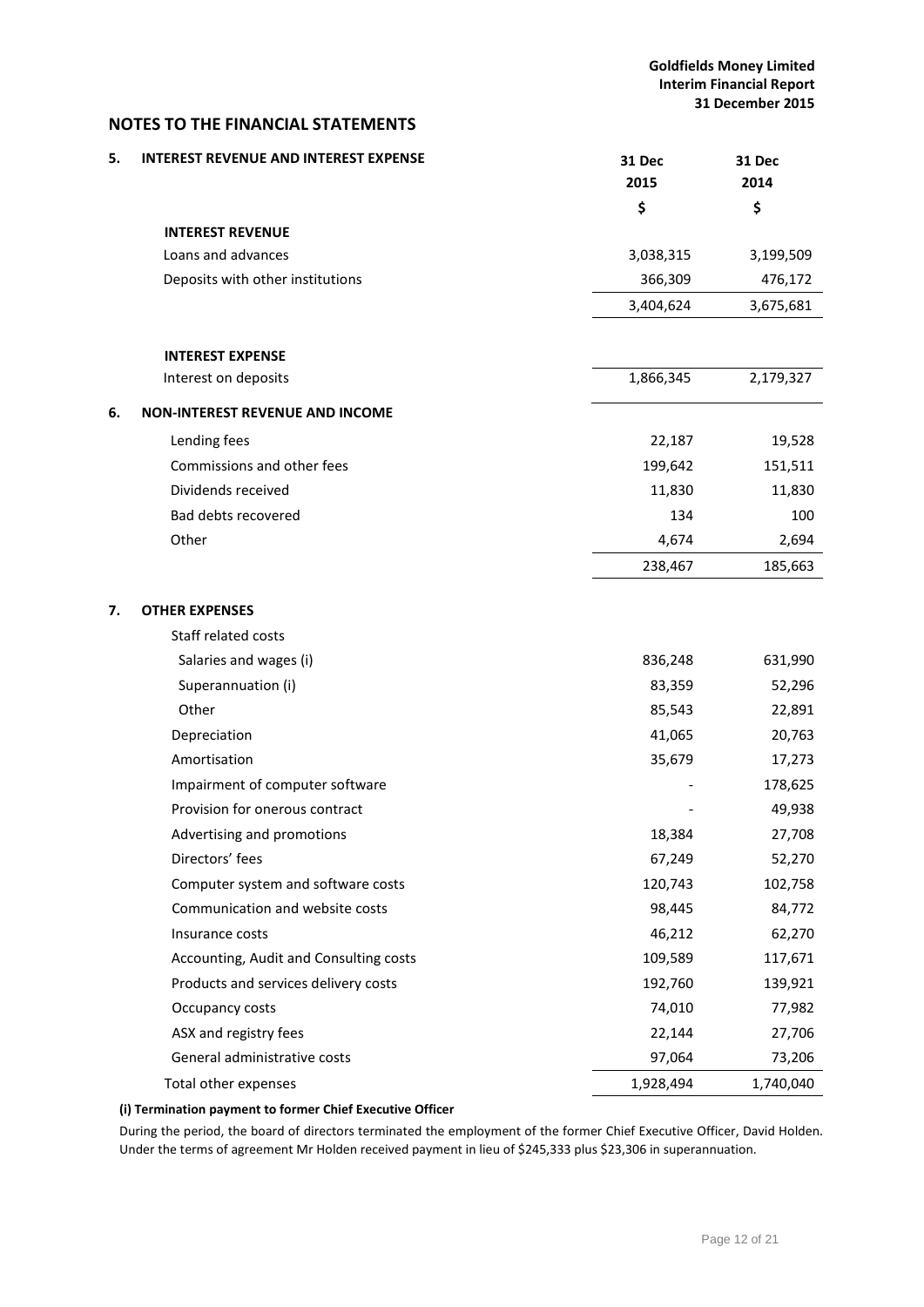|     |                                                                                                                                                                   | 31 Dec<br>2015        | <b>31 Dec</b><br>2014 |
|-----|-------------------------------------------------------------------------------------------------------------------------------------------------------------------|-----------------------|-----------------------|
| 8.  | <b>INCOME TAX</b>                                                                                                                                                 | \$                    | \$                    |
|     | The major components of income tax (expense)/benefit in the interim income statement are:                                                                         |                       |                       |
|     | Current income tax expense                                                                                                                                        |                       |                       |
|     | Deferred income tax (expense )/benefit related to origination and<br>reversal of deferred taxes                                                                   | 77,723                | 57,044                |
|     | Income tax (expense)/benefit                                                                                                                                      | 77,723                | 57,044                |
| 9.  | <b>CASH AND CASH EQUIVALENTS</b>                                                                                                                                  | <b>31 Dec</b><br>2015 | 30 Jun<br>2015        |
|     | Reconciliation of cash:                                                                                                                                           | \$                    | \$                    |
|     | Cash at the end of the period as shown in the statement of cash flows is<br>reconciled to the related items in the statement of financial position as<br>follows: |                       |                       |
|     | Cash on hand                                                                                                                                                      | 361,460               | 269,926               |
|     | Cash at bank                                                                                                                                                      | 1,894,567             | 1,900,771             |
|     |                                                                                                                                                                   | 2,256,027             | 2,170,697             |
| 10. | <b>OTHER FINANCIAL ASSETS</b>                                                                                                                                     |                       |                       |
|     | Investments in floating rate notes (measured at amortised cost)                                                                                                   | 9,067,723             | 7,055,143             |
|     | Shares in unlisted corporations (measured at cost)                                                                                                                | 141,969               | 141,969               |
|     |                                                                                                                                                                   | 9,209,692             | 7,197,112             |
| 11. | <b>LOANS AND ADVANCES</b>                                                                                                                                         |                       |                       |
|     | <b>Classification</b><br>(a)                                                                                                                                      |                       |                       |
|     | Overdrafts                                                                                                                                                        | 838,912               | 900,243               |
|     | Residential                                                                                                                                                       | 121,186,053           | 116,498,806           |
|     | Commercial                                                                                                                                                        | 6,554,298             | 6,803,357             |
|     | Personal                                                                                                                                                          | 1,681,483             | 1,860,306             |
|     | Total gross loans and advances                                                                                                                                    | 130,260,746           | 126,062,712           |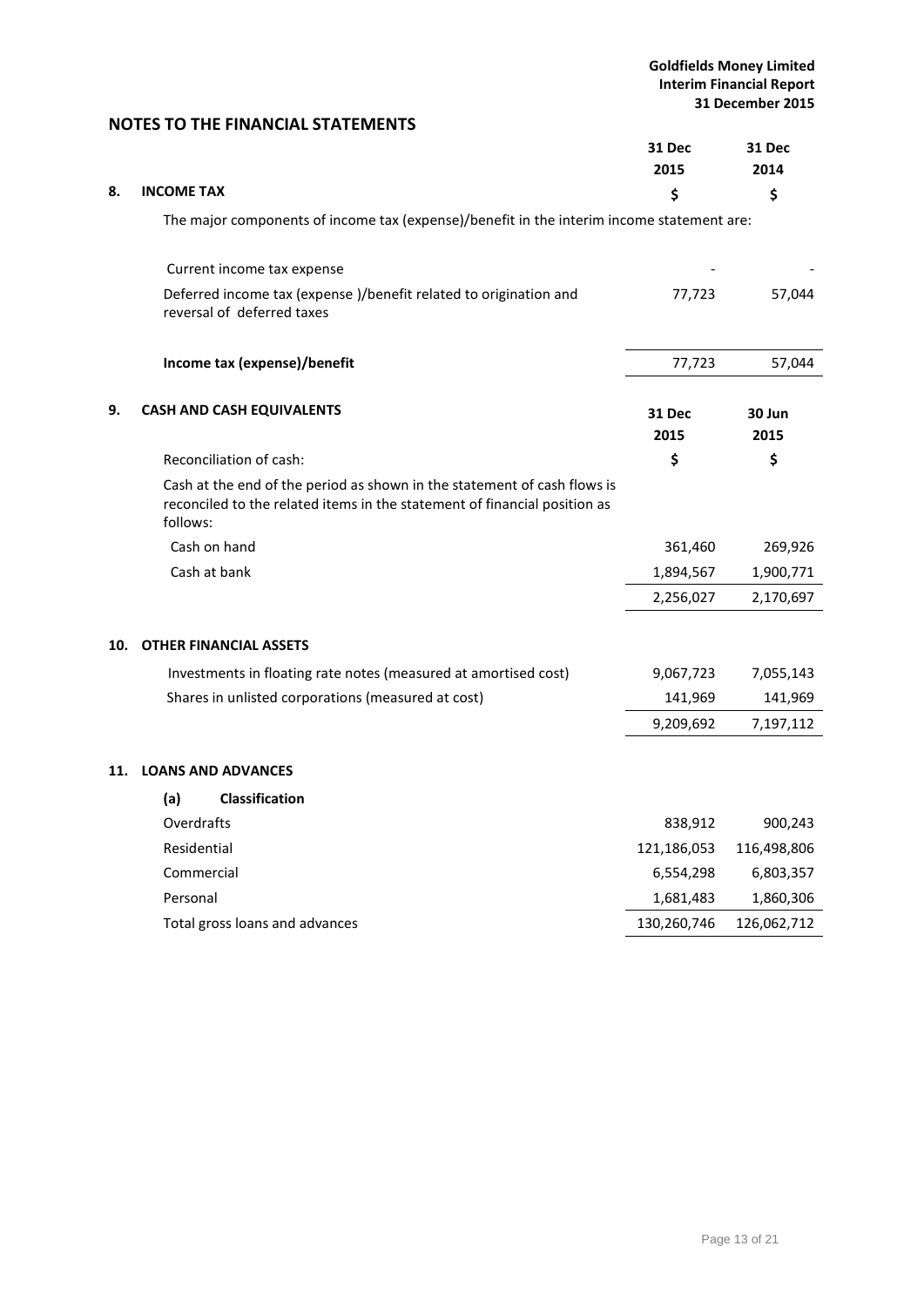**Goldfields Money Limited Interim Financial Report 31 December 2015**

|     | <b>NOTES TO THE FINANCIAL STATEMENTS</b> | 31 Dec<br>2015 | 30 Jun<br>2015 |
|-----|------------------------------------------|----------------|----------------|
| (b) | Provision for doubtful debts             | \$             | \$             |
|     | <b>Specific provision</b>                |                |                |
|     | Opening balance                          | 21,781         | 1,781          |
|     | Bad and doubtful debts provided for      | 10,957         | 20,000         |
|     | Unused amounts reversed                  |                |                |
|     | Bad debts written off during the period  | (957)          |                |
|     | Closing balance                          | 31,781         | 21,781         |
|     | Net loans and advances                   | 130,228,965    | 126,040,931    |
| (c) | Credit quality - loans and advances      |                |                |
|     | Past due but not impaired                |                |                |
|     | 30 days & less than 90 days              | 1,235,216      | 776,836        |
|     | 90 days & less than 182 days             |                |                |
|     | 182 days or more                         |                | 371,425        |
|     |                                          | 1,235,216      | 1,148,261      |
|     | Impaired - mortgage loans                |                |                |
|     | Up to 90 days                            |                |                |
|     | Greater than 90 days                     | 66,129         | 50,156         |
|     |                                          | 66,129         | 50,156         |
|     | Impaired - personal loans                |                |                |
|     | 30 days & less than 60 days              |                |                |
|     | 60 days & less than 90 days              | 4,773          |                |
|     | 90 days & less than 182 days             |                |                |
|     | 182 days & less than 273 days            |                |                |
|     |                                          | 4,773          |                |
|     | Overdrawn/over-limit                     |                |                |
|     | Less than 14 days                        | 4,524          | 11,491         |
|     | 14 days & less than 90 days              | 3,516          | 1,548          |
|     | 90 days & less than 182 days             | 2,144          | 2,295          |
|     | 182 days & over                          | 1,600          | 1,487          |
|     |                                          | 11,784         | 16,821         |
|     | Total past due and impaired              |                |                |
|     | Collective provision                     |                |                |
|     | Specific provision                       | (31, 781)      | (21, 781)      |
|     | <b>Total provision</b>                   | (31, 781)      | (21, 781)      |
|     |                                          |                |                |
|     | Neither past due nor impaired            | 128,942,844    | 124,847,474    |
|     |                                          | 130,228,965    | 126,040,931    |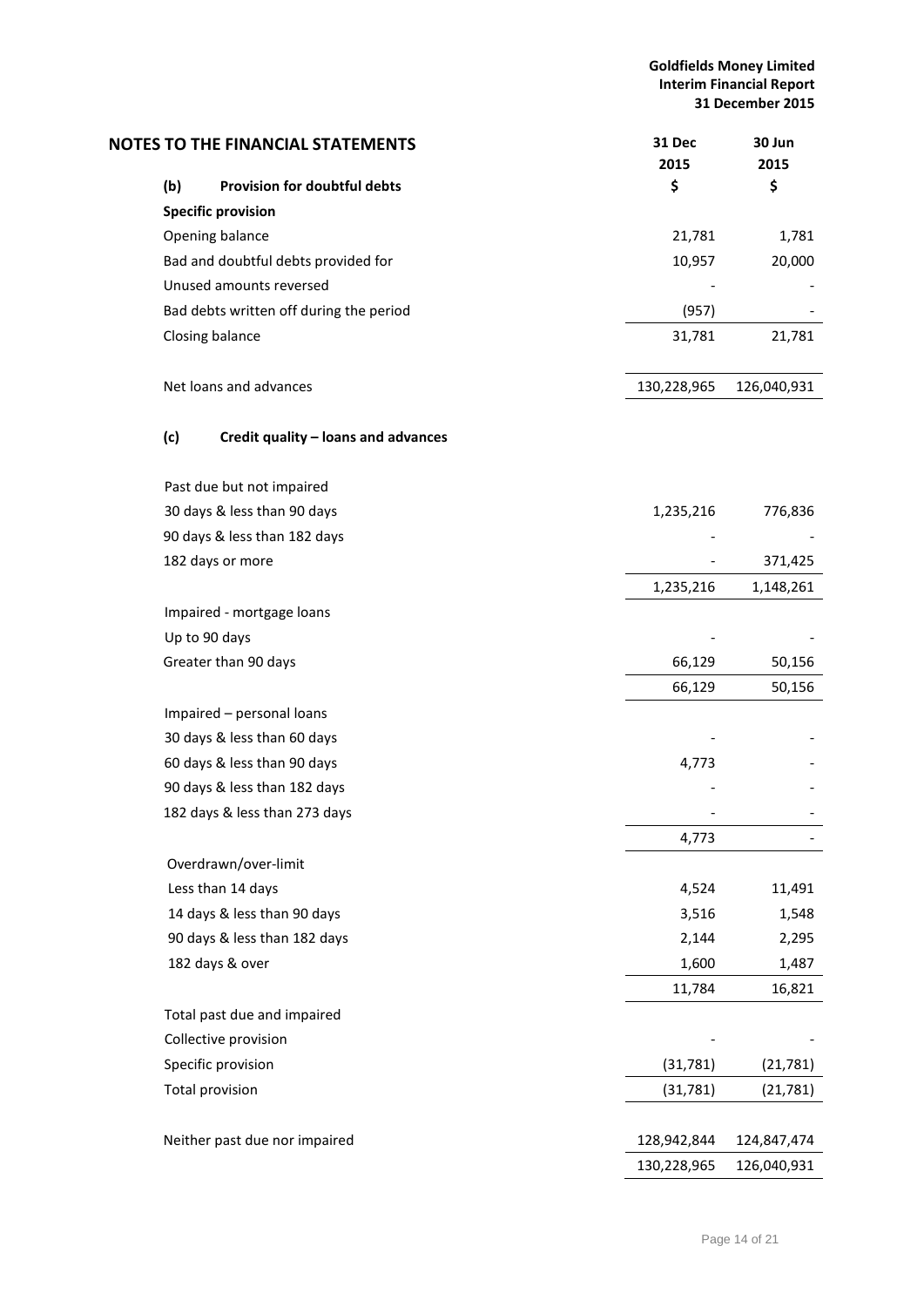## **Goldfields Money Limited Interim Financial Report 31 December 2015**

| <b>NOTES TO THE FINANCIAL STATEMENTS</b>                                                         | 31 Dec<br>2015 | 30 Jun<br>2015 |
|--------------------------------------------------------------------------------------------------|----------------|----------------|
| 12. COMMITMENTS AND CONTINGENT LIABILITIES                                                       |                |                |
| At the reporting date, the company had the following loan and overdraft commitments outstanding: |                |                |

| (i)<br>Outstanding loan commitments                      |            |            |
|----------------------------------------------------------|------------|------------|
| Loans approved but not advanced                          | 4,496,166  | 4,235,442  |
| Loan funds available for redraw                          | 6,308,142  | 5,949,811  |
|                                                          | 10,804,308 | 10,185,253 |
| (ii)<br>Outstanding overdraft commitments                |            |            |
| Customer overdraft facilities approved but not disbursed | 499,290    | 448.694    |

## (iii) Lease commitments

The Company has obligations under the terms of the leases of its office premises for terms of up to 3 years, there are contractual options to extend the leases. Lease payments are payable in advance by equal monthly instalments due on the 1st day of each month.

| Due not later than one year                           | 72.191  | 52.968  |
|-------------------------------------------------------|---------|---------|
| Due later than one year and not later than five years | 103.837 | 58.242  |
|                                                       | 176.028 | 111.210 |

## (iv) Capital commitments

There are no capital expenditure commitments at reporting date.

There were no other commitments or contingent liabilities at the reporting date.

# **13. FINANCIAL INSTRUMENTS**

Set out below is an overview of financial instruments, other than cash, as at 31 December 2015:

| <b>Financial assets:</b>              | Loans &<br>receivables | Available-for-<br>sale   | <b>Fair value</b><br>profit or loss | <b>Fair value other</b><br>comprehensive<br>income |
|---------------------------------------|------------------------|--------------------------|-------------------------------------|----------------------------------------------------|
| Due from other financial institutions | 16,462,775             |                          |                                     |                                                    |
| Investment securities                 | 9,067,723              |                          |                                     |                                                    |
| Equity instruments                    |                        | 141,969                  |                                     |                                                    |
| Loans and advances                    | 130,228,965            |                          |                                     |                                                    |
| Other receivables                     | 352,934                | $\overline{\phantom{0}}$ |                                     |                                                    |
| <b>Total</b>                          | 156,112,397            | 141,969                  |                                     |                                                    |

| <b>Financial liabilities:</b> | <b>Financial</b><br>liabilities at<br>amortised cost | Available-for-<br>sale   | <b>Fair value</b><br>profit or loss | <b>Fair value other</b><br>comprehensive<br>income |
|-------------------------------|------------------------------------------------------|--------------------------|-------------------------------------|----------------------------------------------------|
| Call deposits                 | 28,029,806                                           |                          |                                     |                                                    |
| Fixed term deposits           | 116,506,843                                          |                          |                                     |                                                    |
| Other payables                | 295,741                                              | $\overline{\phantom{a}}$ |                                     |                                                    |
| <b>Total</b>                  | 144,832,390                                          |                          |                                     |                                                    |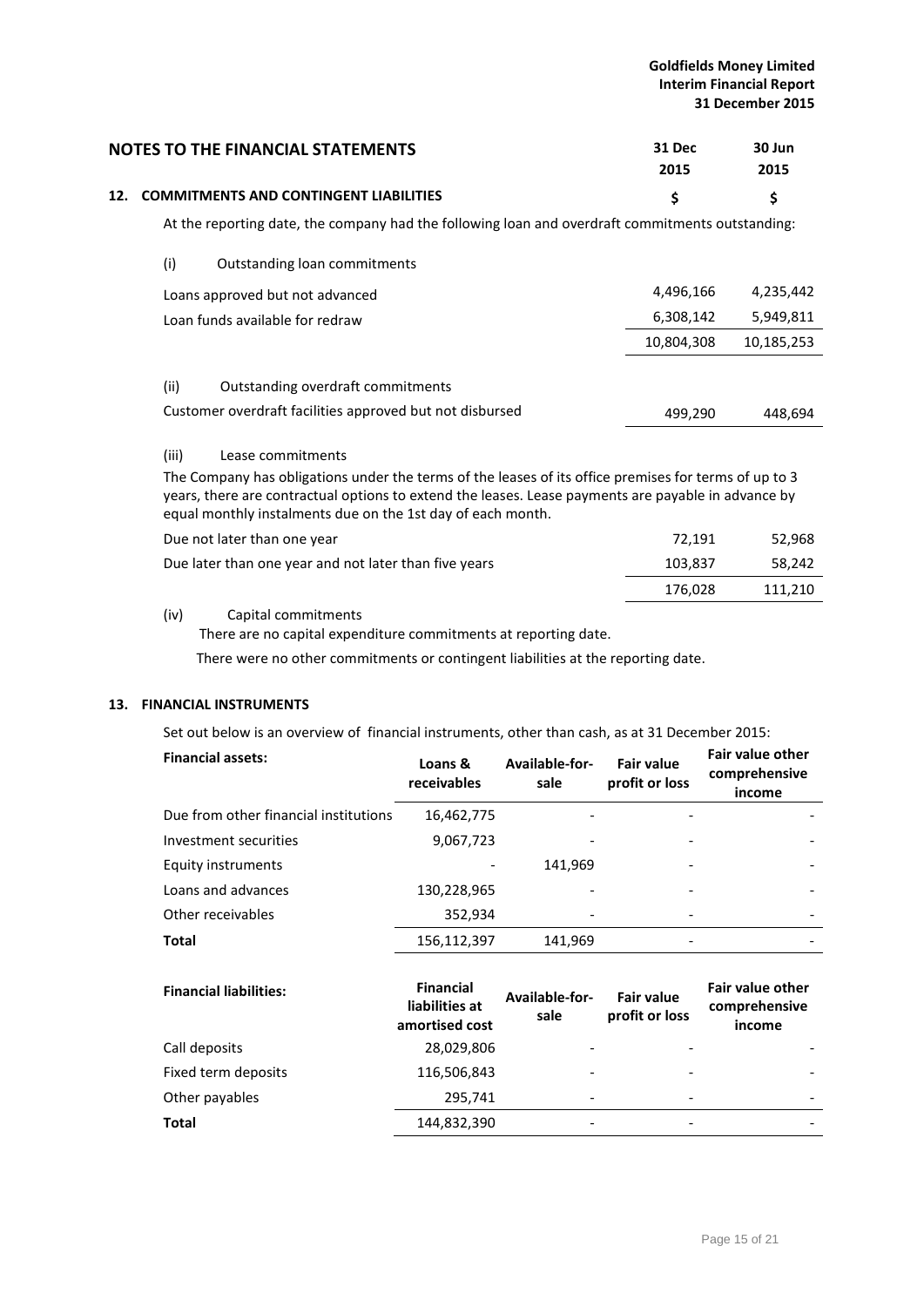## **13. FINANCIAL INSTRUMENTS (CONTINUED)**

Set out below is an overview of financial instruments, other than cash, as at 30 June 2015:

| <b>Financial assets:</b>              | Loans &<br>receivables                               | Available-for-<br>sale | <b>Fair value</b><br>profit or loss | <b>Fair value other</b><br>comprehensive<br>income |
|---------------------------------------|------------------------------------------------------|------------------------|-------------------------------------|----------------------------------------------------|
| Due from other financial institutions | 21,951,890                                           |                        |                                     |                                                    |
| Investment securities                 | 7,055,143                                            |                        |                                     |                                                    |
| Equity instruments                    |                                                      | 141,969                |                                     |                                                    |
| Loans and advances                    | 126,040,931                                          |                        |                                     |                                                    |
| Other receivables                     | 127,155                                              |                        |                                     |                                                    |
| Total                                 | 155,175,119                                          | 141,969                |                                     |                                                    |
| <b>Financial liabilities:</b>         | <b>Financial</b><br>liabilities at<br>amortised cost | Available-for-<br>sale | <b>Fair value</b><br>profit or loss | <b>Fair value other</b><br>comprehensive<br>income |
| Call deposits                         | 26,588,563                                           |                        |                                     |                                                    |
| Fixed term deposits                   | 116,625,754                                          |                        |                                     |                                                    |
| Other payables                        | 463,902                                              |                        |                                     |                                                    |
| <b>Total</b>                          | 143,678,219                                          |                        |                                     |                                                    |

## **14. FAIR VALUE OF FINANCIAL ASSETS AND LIABILITIES**

Fair value is determined on the basis of the present value of expected future cash flows under the terms and conditions of each financial asset or liability. Significant assumptions used in determining the cash flows are that the cash flows will be consistent with the contracted cash flows under the respective contracts. The information is only relevant to circumstances at the reporting date and will vary depending on the contractual rates applied to each asset or liability, relative to market rates and conditions at the time. No assets held are regularly traded by the Company. With the exception of financial assets due from other financial institutions and investment securities there is no active market to assess the value of the financial assets and liabilities. Amounts due from other financial institutions and investment securities can be traded in a secondary market.

|                                       | Aggregate net fair value |             | Amount per the statement of<br>financial position |             |
|---------------------------------------|--------------------------|-------------|---------------------------------------------------|-------------|
|                                       | 31 Dec 2015              | 30 Jun 2015 | 31 Dec 2015                                       | 30 Jun 2015 |
| <b>Financial assets:</b>              | \$                       | \$          | \$                                                | \$          |
| Cash and liquid assets                | 2,256,027                | 2,170,697   | 2,256,027                                         | 2,170,697   |
| Due from other financial institutions | 16,462,775               | 21,951,890  | 16,462,775                                        | 21,951,890  |
| Loans and advances                    | 130,198,853              | 126,156,556 | 130,228,965                                       | 126,040,931 |
| Investment securities                 | 9,039,280                | 7,058,610   | 9,067,723                                         | 7,055,143   |
| Other financial assets                | 141,969                  | 141,969     | 141,969                                           | 141,969     |
| Total financial assets                | 158,098,904              | 157,479,722 | 158,157,459                                       | 157,360,630 |
|                                       |                          |             |                                                   |             |
| <b>Financial liabilities:</b>         |                          |             |                                                   |             |
| <b>Deposits</b>                       | 144,536,649              | 143,214,317 | 144,536,649                                       | 143,214,317 |
| Creditors and other payables          | 295,741                  | 463,902     | 295,741                                           | 463,902     |
| <b>Total financial liabilities</b>    | 144,832,390              | 143,678,219 | 144,832,390                                       | 143,678,219 |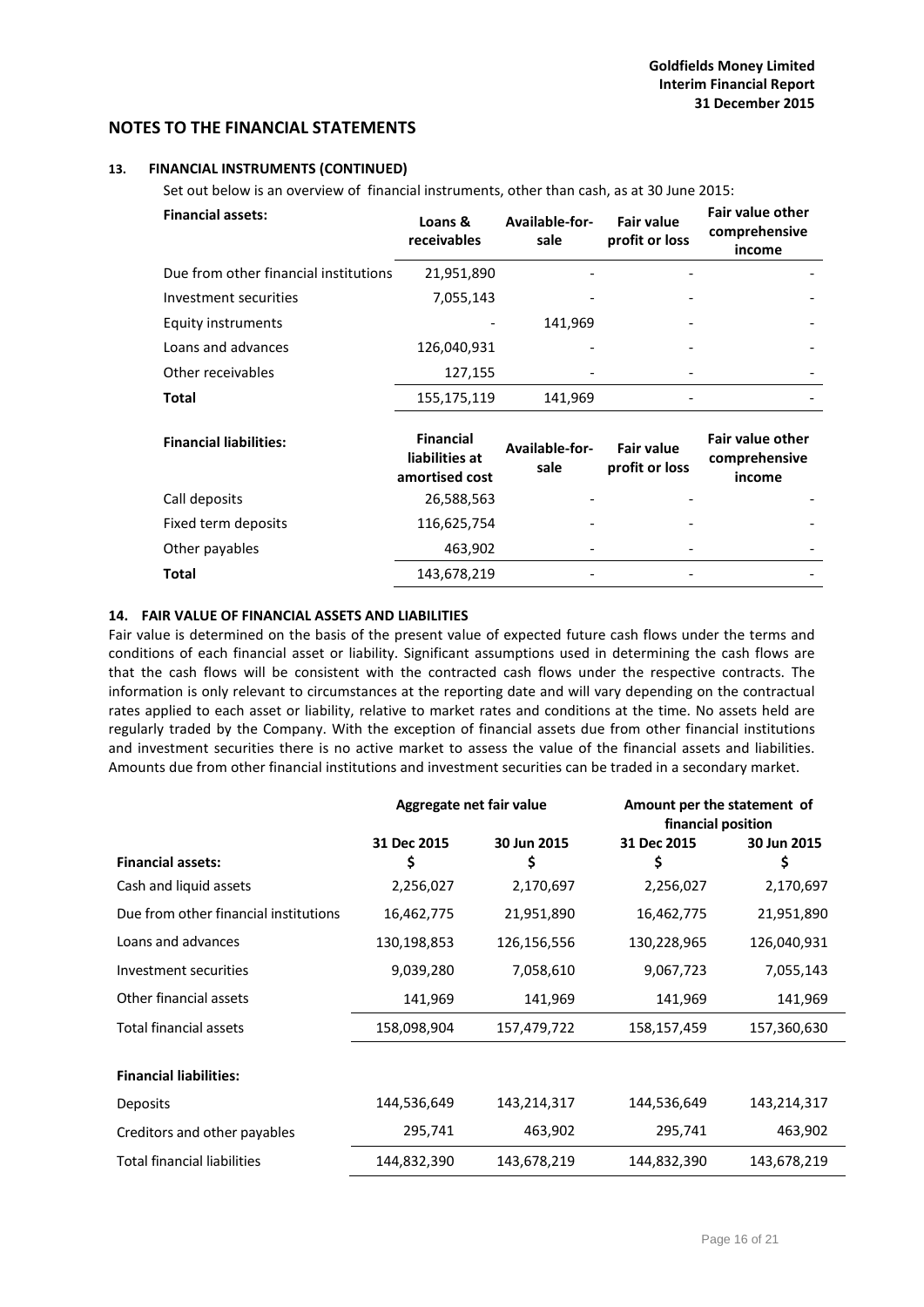## **14. FAIR VALUE OF FINANCIAL ASSETS AND LIABILITIES (CONTINUED)**

The fair value estimates were determined by the following methodologies and assumptions:

#### *Cash and amounts due from other financial institutions*

The carrying values of cash and liquid assets and receivables due from other financial institutions redeemable within 12 months approximate their fair value as they are short term in nature or are receivable on demand.

## *Loans and advances*

The carrying value of loans and advances is net of provisions for doubtful debts. For variable rate loans, (excluding impaired loans) the amount shown in the statement of financial position is considered to be a reasonable estimate of fair value. For fixed rate loans the fair values are based on cash flows discounted at a rate reflecting current market rates adjusted for counter party credit risk. The fair value of impaired loans was calculated by discounting expected cash flows using a rate which includes a premium for the uncertainty of the flows.

## *Investment securities*

Investment Securities comprise floating rate notes issued by Australian banks. These securities can be traded in secondary markets and fair value has been determined by indicative prices as quoted on Bloomberg.

## *Other financial assets*

Other financial assets comprises the shareholding in CUSCAL Ltd ("CUSCAL") which is classified as available for sale and is measured at cost as its fair value could not be measured reliably. The shares are not able to be traded and are not redeemable in an open market. They can be sold back to CUSCAL during certain periods at cost. The latest financial reports of CUSCAL record net tangible asset backing of these shares exceeding their cost value. Based on the net assets of CUSCAL, any fair value determination on these shares is likely to be greater than their cost value, but due to the absence of a ready market, a market value is not able to be determined. The Company is not intending to dispose of these shares.

#### *Deposits*

The fair value of call and variable rate deposits, and fixed rate deposits repricing within 12 months, is the amount shown in the statement of financial position. Discounted cash flows were used to calculate the fair value of other term deposits, based upon the deposit type and the rate applicable to its related period maturity.

#### *Creditors and other payables*

The carrying values of payables approximate fair value as they are short term in nature and reprice frequently.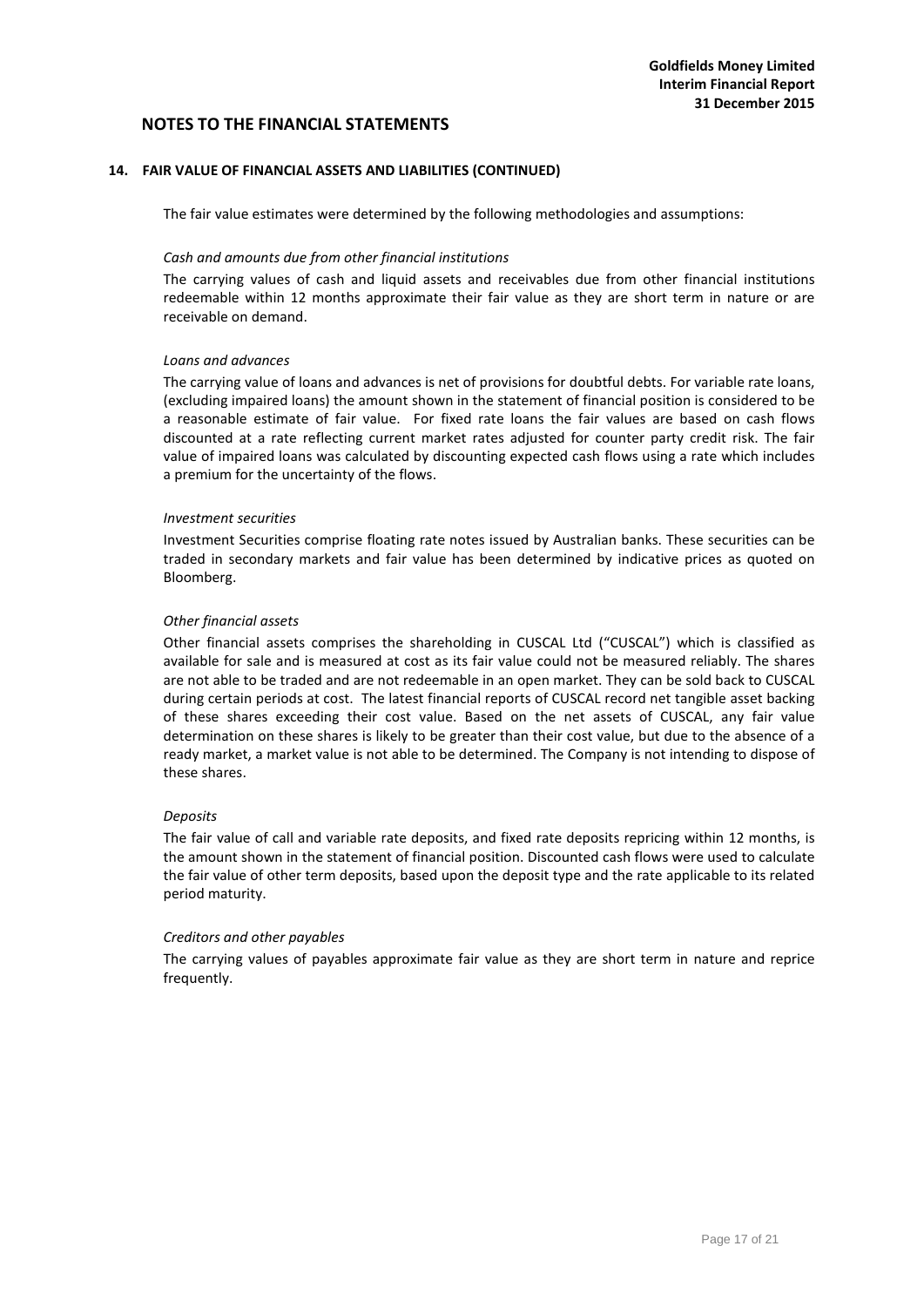## **15. DIVIDENDS**

No dividends have been paid or declared during the period or subsequently to the date of this report.

## **16. EVENTS AFTER THE END OF THE INTERIM PERIOD**

As announced on 15 December 2015, the board of directors of Goldfields Money appointed Simon Lyons as the Chief Executive Officer. Mr Lyons commenced with Goldfields Money on 18 January 2016. An overview of the key terms and conditions of Mr Lyons employment were included in the ASX announcement made on 15 December 2015. Mr Lyons commenced in his role with the company on 18 January 2016.

No other matters or circumstances of a material nature have arisen since the end of the reporting period which in the opinion of the Directors significantly affected or may significantly affect the operations of the Company, the results of the operations or the state of affairs of the Company in future financial years.

## **17. SEGMENT INFORMATION**

For management purposes, the Company is organised into one main business segment, which is the provision of financial products and services predominately in Western Australia. All of the Company's activities are interrelated, and each activity is dependent on the others. Accordingly, all significant operating decisions are based upon analysis of the Company as one segment. The financial results from this segment are equivalent to the financial statements of the Company as a whole. The company operated in one geographical segment being Australia.

## **18. EARNINGS PER SHARE**

| The following reflects the net income and share data used in the<br>calculation of basic and diluted earnings per share: | 31 Dec<br>2015<br>\$ | 31 Dec<br>2014<br>\$ |
|--------------------------------------------------------------------------------------------------------------------------|----------------------|----------------------|
| Net (loss)                                                                                                               | (84, 982)            | (10, 979)            |
|                                                                                                                          | <b>Number</b>        | <b>Number</b>        |
| Weighted average number of ordinary shares used in the calculation of<br>basic and diluted earnings per share:           | 15,666,829           | 15,666,829           |
| Basic and diluted earnings per share                                                                                     | (0.005)              | (0.0007)             |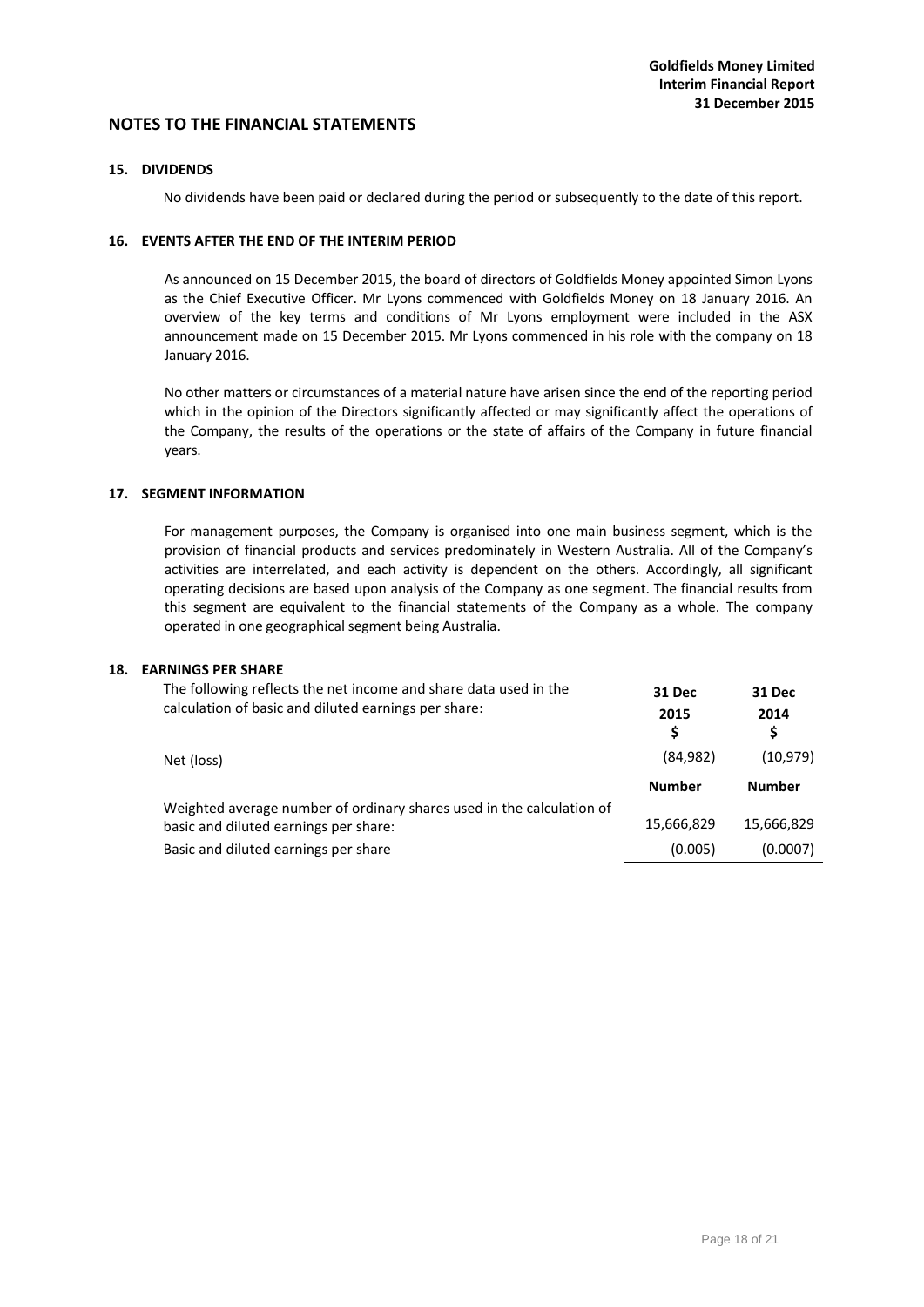# <span id="page-19-0"></span>**DIRECTORS' DECLARATION**

In accordance with a resolution of directors of Goldfields Money Limited, I state that:

In the opinion of the directors

- (a) The financial statements and notes of Goldfields Money Limited for the half-year ended 31 December 2015 are in accordance with the Corporations Act 2001, including:
	- (i) giving a true and fair view of the entity's financial position as at 31 December 2015 and of its performance for the half-year ended on that date.
	- (ii) complying with Accounting Standards and the Corporations Regulations 2001.
- (b) There are reasonable grounds to believe that the Company will be able to pay its debts as and when they become due and payable.

On behalf of the board

ro

Peter Wallace Chairman and Non-executive Director Dated this 18<sup>th</sup> day of February 2016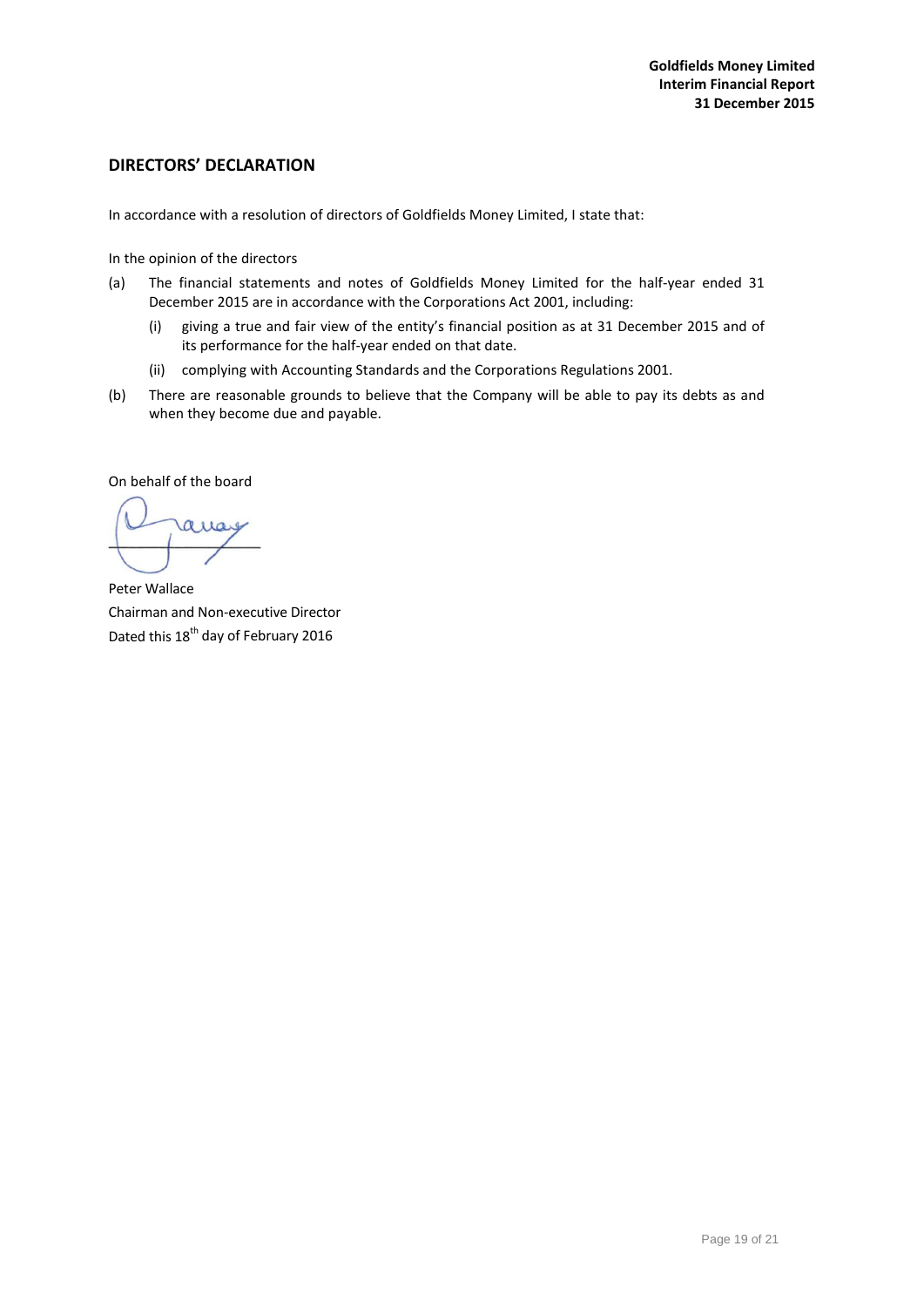

#### **RSM Australia Partners**

8 St Georges Terrace Perth WA 6000 GPO Box R1253 Perth WA 6844 T +61 (0) 8 9261 9100  $F + 61(0)892619111$ 

www.rsm.com.au

## INDEPENDENT AUDITOR'S REVIEW REPORT

## TO THE MEMBERS OF

## GOLDFIELD MONEY LIMITED

#### Report on the Half-Year Financial Report

We have reviewed the accompanying half-year financial report of Goldfields Money Limited which comprises the statement of financial position as at 31 December 2015, the statement of comprehensive income, statement of changes in equity and statement of cash flows for the half-year ended on that date, notes comprising a summary of significant accounting policies and other explanatory information, and the directors' declaration.

#### *Directors' Responsibility for the Half-Year Financial Report*

The directors of the company are responsible for the preparation of the half-year financial report that gives a true and fair view in accordance with Australian Accounting Standards and the *Corporations Act 2001* and for such internal control as the directors determine is necessary to enable the preparation of the half-year financial report that is free from material misstatement, whether due to fraud or error.

#### *Auditor's Responsibility*

Our responsibility is to express a conclusion on the half-year financial report based on our review. We conducted our review in accordance with Auditing Standard on Review Engagements ASRE 2410 *Review of a Financial Report Performed by the Independent Auditor of the Entity*, in order to state whether, on the basis of the procedures described, we have become aware of any matter that makes us believe that the half-year financial report is not in accordance with the *Corporations Act 2001* including: giving a true and fair view of the company's financial position as at 31 December 2015 and its performance for the half-year ended on that date; and complying with Accounting Standard AASB 134 *Interim Financial Reporting* and the *Corporations Regulations 2001*. As the auditor of Goldfields Money Limited, ASRE 2410 requires that we comply with the ethical requirements relevant to the audit of the annual financial report.

A review of a half-year financial report consists of making enquiries, primarily of persons responsible for financial and accounting matters, and applying analytical and other review procedures. A review is substantially less in scope than an audit conducted in accordance with Australian Auditing Standards and consequently does not enable us to obtain assurance that we would become aware of all significant matters that might be identified in an audit. Accordingly, we do not express an audit opinion.

# **THE POWER OF BEING UNDERSTOOD**  AUDIT | TAX | CONSULTING

RSM Australia Partners is a member of the RSM network and trades as RSM. RSM is the trading name used by the members of the RSM network. Each member of the RSM network is an independent accounting and consulting firm which practices in its own right. The RSM network is not itself a separate legal entity in any jurisdiction.

RSM Australia Partners ABN 36 965 185 036

Liability limited by a scheme approved under Professional Standards Legislation